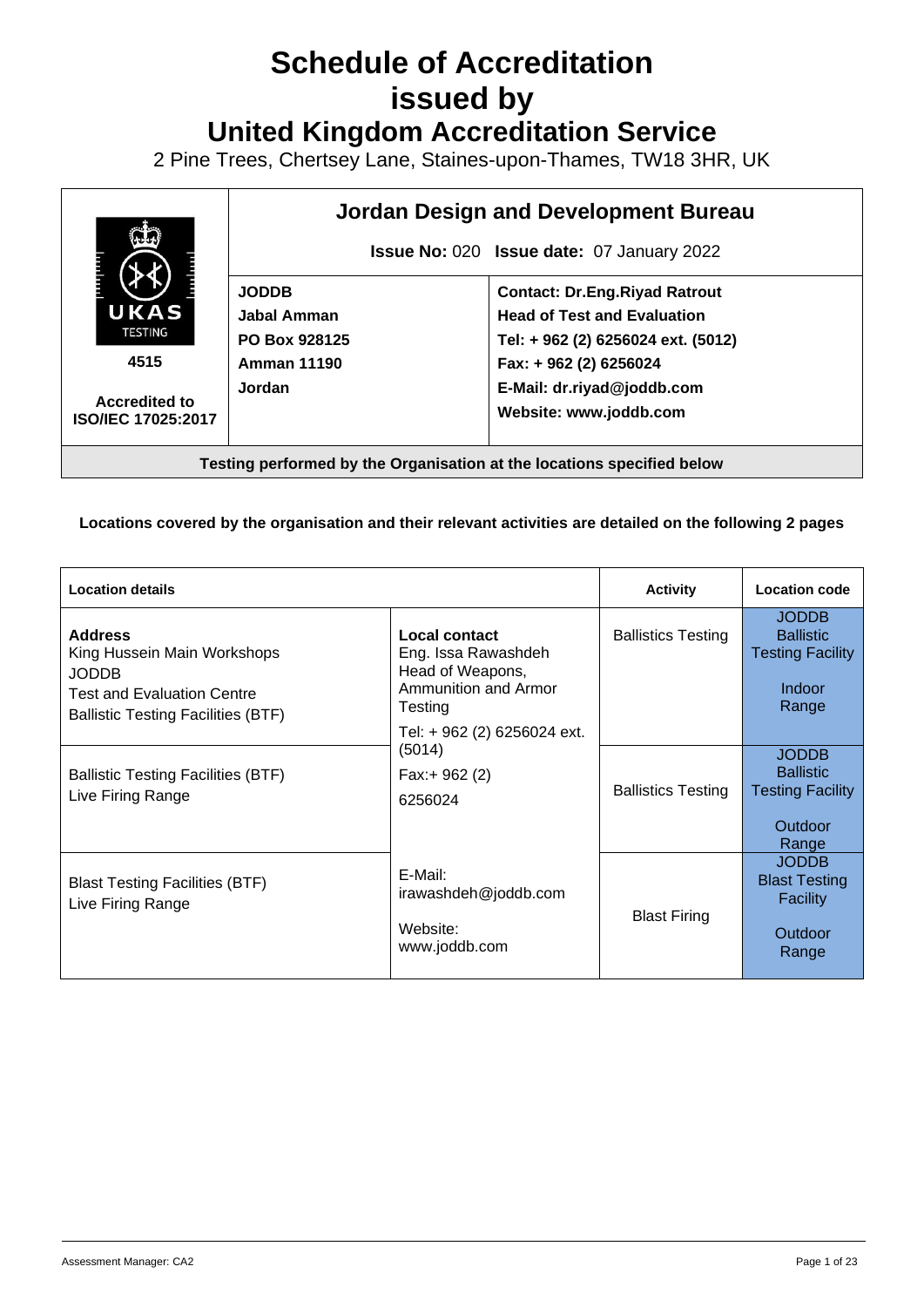

#### **Schedule of Accreditation issued by United Kingdom Accreditation Service**

2 Pine Trees, Chertsey Lane, Staines-upon-Thames, TW18 3HR, UK

# **Jordan Design and Development Bureau**

**Issue No:** 020 **Issue date:** 07 January 2022

| <b>Address</b><br>King Hussein Main Workshops<br><b>JODDB</b><br><b>Test and Evaluation Centre</b><br>Automotive Testing Facilities (ATF) | Local contact<br>Eng. Osama Al-Madani<br>Head of Automotive Testing<br>Tel: + 962 (2) 6256024 ext. | Automotive<br>Testing | <b>JODDB</b><br>Automotive<br><b>Testing Facility</b><br><b>Indoor</b> |
|-------------------------------------------------------------------------------------------------------------------------------------------|----------------------------------------------------------------------------------------------------|-----------------------|------------------------------------------------------------------------|
| Automotive Testing Facilities (ATF)<br>Test Track                                                                                         | (2326)<br>Fax:+ 962 (2)<br>6256024<br>E-Mail:<br>omadni@joddb.com<br>Website:<br>www.joddb.com     | Automotive<br>Testing | <b>JODDB</b><br>Automotive<br><b>Testing Facility</b><br>Outdoor       |

| <b>Address</b><br>King Hussein Main Workshops<br><b>JODDB</b><br><b>Test and Evaluation Centre</b><br>Electrical Testing Facilities (ETF) | Local contact<br>Eng. Nidal Al-qawabah<br><b>Head of Electrical Testing</b><br>Tel: + 962 (2) 6256024 ext.<br>(3083)<br>Fax:+ 962 (2) | Electrical<br>Testing | <b>JODDB</b><br>Electrical<br><b>Testing Facility</b> |
|-------------------------------------------------------------------------------------------------------------------------------------------|---------------------------------------------------------------------------------------------------------------------------------------|-----------------------|-------------------------------------------------------|
|                                                                                                                                           | 6256024                                                                                                                               |                       |                                                       |
|                                                                                                                                           | E-Mail:<br>nqawabah@joddb.com                                                                                                         |                       |                                                       |
|                                                                                                                                           | Website:<br>www.joddb.com                                                                                                             |                       |                                                       |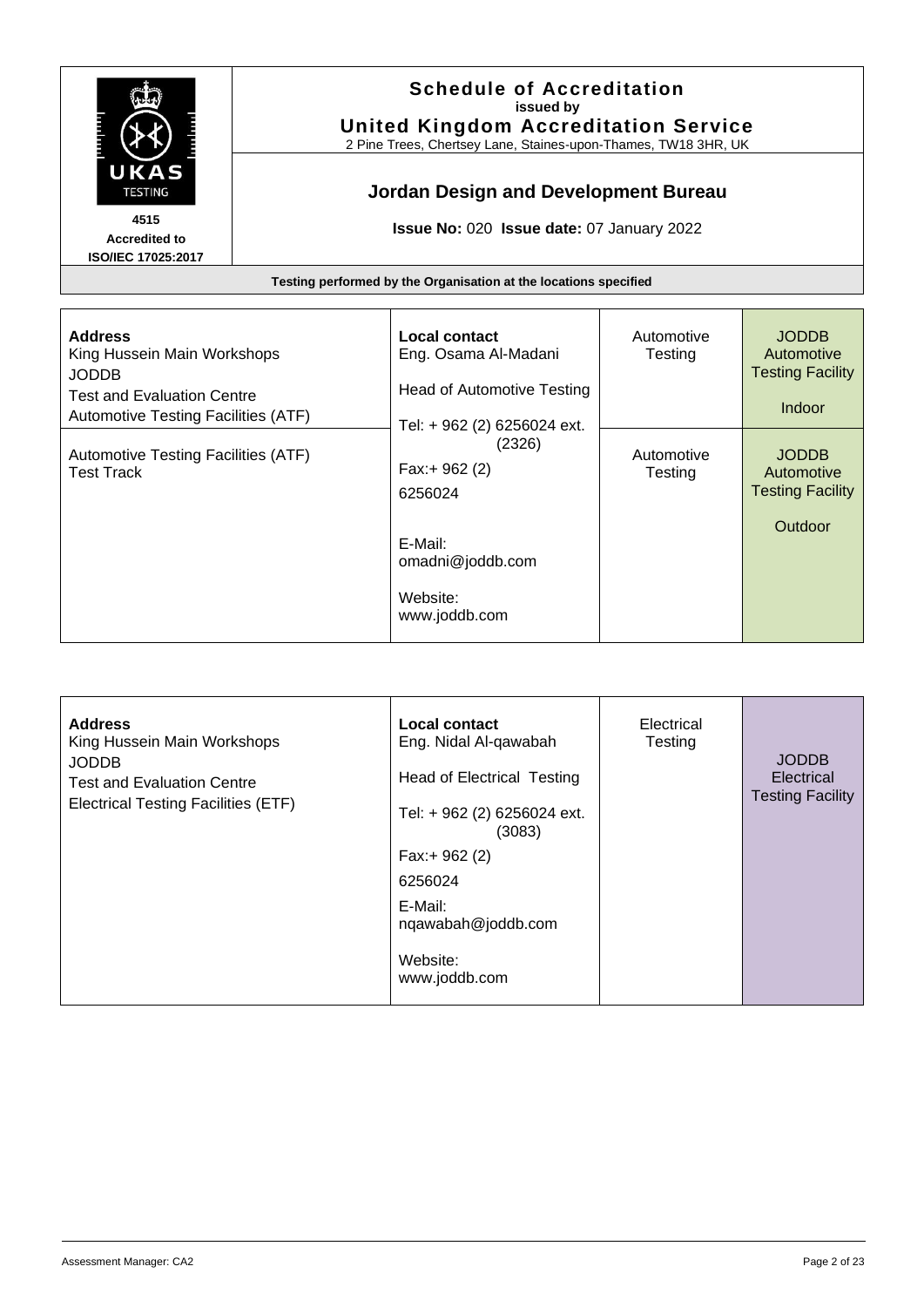

#### **Schedule of Accreditation issued by United Kingdom Accreditation Service**

2 Pine Trees, Chertsey Lane, Staines-upon-Thames, TW18 3HR, UK

# **Jordan Design and Development Bureau**

**Issue No:** 020 **Issue date:** 07 January 2022

**Testing performed by the Organisation at the locations specified**

#### Materials/Products tested | Type of test/Properties measured/Range of measurement Standard specifications/ Equipment/Techniques used **Location** Code Military Armoured Vehicle and Single Plate and Engineered Targets **Ballistic Resistance**  Kinetic Energy "Multi-Hit" Test. Level 1 (5.56mmX45 M193/SS109&7.62 M80) Level 2 (7.62mmX39 API BZ) Level 3 (7.62mmx54R B32 API & 7.62 WC AP8) Level 4 (14.5mmX114 API/B32) Level 5 (25mmX137 APDS-T, APFSDS-T) Level 6 (30mmX165 API & 30mmX173 NM225) **Mine Blast Resistance** Occupant Survivability (Safety) Tests Crew Casualty /Injury Criteria of Vehicle Occupants GRENADE AND BLAST MINE THREAT LEVELS: **Level 4:** 4b - Mine Explosion under belly "10 kg (explosive mass) Blast AT Mine" 4a - Mine Explosion pressure activated under any wheel or track location "10 kg (explosive mass) Blast AT Mine" **Level 3:** 3b - Mine Explosion under belly "8 kg (explosive mass) Blast AT Mine" 3a - Mine Explosion pressure activated under any wheel or track location "8 kg (explosive mass) Blast AT Mine" **Level 2:** 2b - Mine Explosion under belly "6 kg (explosive mass) Blast AT Mine" 2a - Mine Explosion pressure activated under any wheel or track location "6 kg (explosive mass) Blast AT Mine" L**evel 1:** Hand grenades, unexploded artillery fragmenting sub-munitions, and other small anti **NATO STANAG 4569 Edition 2 (18 Dec 2012)** Protection levels for occupants of armoured vehicles - (KE-Threat) **NATO STANDARD AEP-55 (Vol.1 Edition C) NATO STANAG 4569 Edition 2 (18 Dec 2012)** Protection levels for occupants of armoured vehicles (grenade and blast mine threat) **NATO STANDARD AEP-55 (Vol.2 Edition 2)** JODDB **Ballistic** testing facility Indoor **Range** JODDB **Ballistic** testing facility **Outdoor** Range

personnel explosive devices detonated

anywhere under the vehicle.

#### DETAIL OF ACCREDITATION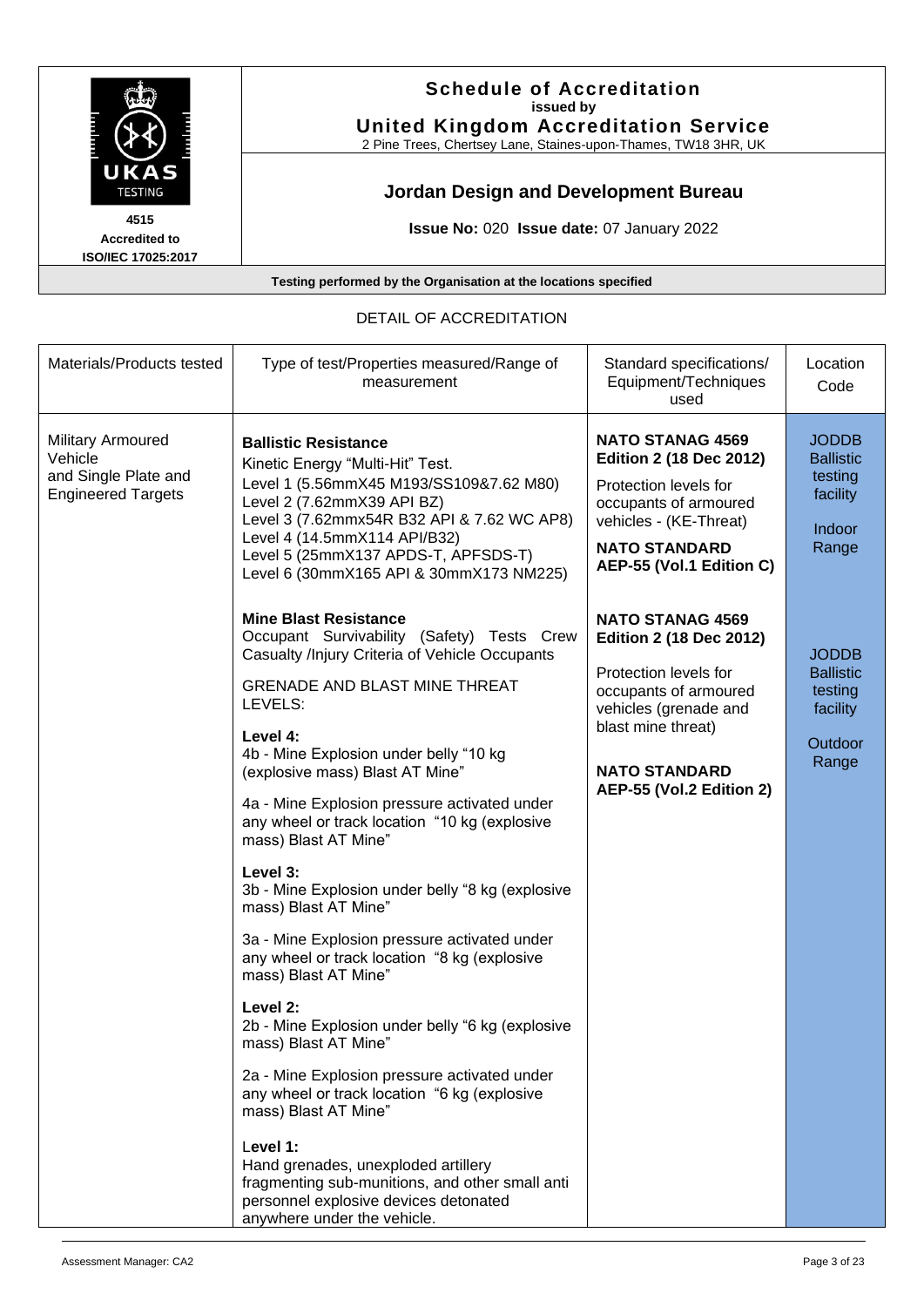

**Schedule of Accreditation issued by United Kingdom Accreditation Service**

2 Pine Trees, Chertsey Lane, Staines-upon-Thames, TW18 3HR, UK

### **Jordan Design and Development Bureau**

**Issue No:** 020 **Issue date:** 07 January 2022

**Testing performed by the Organisation at the locations specified**

| Materials/Products tested                                  | Type of test/Properties measured/Range of<br>measurement                                                                                                                                                                                                                                                                                                                                                                   | Standard specifications/<br>Equipment/Techniques<br>used                                                                         | Location<br>Code                                                                         |
|------------------------------------------------------------|----------------------------------------------------------------------------------------------------------------------------------------------------------------------------------------------------------------------------------------------------------------------------------------------------------------------------------------------------------------------------------------------------------------------------|----------------------------------------------------------------------------------------------------------------------------------|------------------------------------------------------------------------------------------|
| <b>Special Protected</b><br>Vehicles (Armored)             | <b>Bullet-Resistance</b><br>VR 1<br>VR <sub>2</sub><br>VR <sub>3</sub><br><b>VR 4</b><br>VR <sub>5</sub><br>VR 6<br>VR 7<br>VR 8<br>VR 9<br><b>VR10</b><br><b>VR11</b>                                                                                                                                                                                                                                                     | Testing guideline special<br>protected vehicles -<br>standards, classifications<br>and testing methods<br><b>VPAM - BRV 2009</b> | <b>JODDB</b><br><b>Ballistic</b><br>testing<br>facility<br>Indoor<br>Range               |
| <b>Special Protected</b><br>Vehicles (Blast<br>Resistance) | <b>Side Blast Test</b><br>$\blacksquare$<br>4m from the test vehicle<br>2m from the test vehicle<br><b>Under Vehicle (Floor)</b><br>Dm51 Qty.1<br>Dm51 Qty.2<br>HG85 (CH) Qty.1<br>HG85(CH) Cty.2<br>DM31 (Surrogate) Qty.1<br>$\overline{\phantom{a}}$<br><b>Roof Protection</b><br>Dm51 Qty.1<br>$\overline{\phantom{a}}$<br>Dm51 Qty.2<br>HG85 (CH) Qty.1<br>HG85(CH) Cty.2                                             | Special Protected Vehicle<br>(Blast Resistance)<br><b>VPAM ERV 2010</b><br><b>STAND: 18.05.2011</b>                              | <b>JODDB</b><br><b>Blast</b><br><b>Testing</b><br><b>Facility</b><br>Outdoor<br>Range    |
| Civilian Armoured<br>Vehicle                               | - Ballistic (BA) test method & levels<br>BA-A / BA-B / BA-C<br>BA-F / BA-G / BA-H / BA-J<br>BA-L / BA-M / BA-N / BA-P / BA-SG<br>- Fragment (FR) test method & levels<br>FR-A / FR-B / FR-C / FR-D FR-E / FR-F<br>- Side blast (SB) test method & levels<br>SB-A / SB-B / SB-C / SB-D / SB-E<br>- Under vehicle (UB) blast test method &<br>levels<br>UB-A / UB-B<br>- Roof blast (RB) test method & levels<br>RB-A / RB-B | PAS 300:2015<br>Civilian armoured vehicle<br>- Test methods for<br>ballistic and blast<br>protection                             | <b>JODDB</b><br><b>Ballistic</b><br><b>Testing</b><br><b>Facility</b><br>Indoor<br>Range |

**4515 Accredited to ISO/IEC 17025:2017**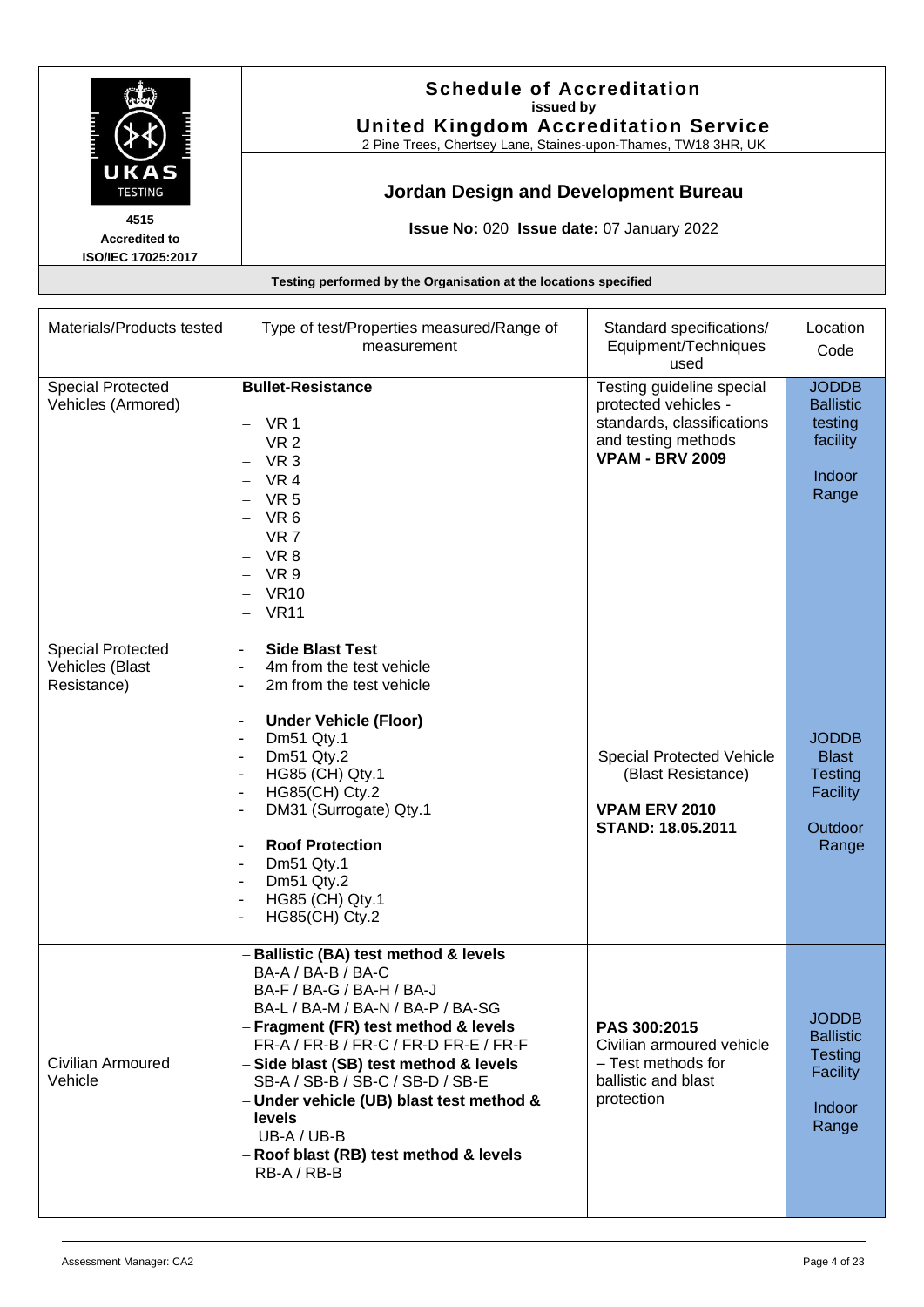

**Schedule of Accreditation issued by United Kingdom Accreditation Service**

2 Pine Trees, Chertsey Lane, Staines-upon-Thames, TW18 3HR, UK

# **Jordan Design and Development Bureau**

**Issue No:** 020 **Issue date:** 07 January 2022

| Materials/Products tested                                                                | Type of test/Properties measured/Range of<br>measurement                                                                                                                                | Standard specifications/<br>Equipment/Techniques<br>used                      | Location<br>Code                                                                  |
|------------------------------------------------------------------------------------------|-----------------------------------------------------------------------------------------------------------------------------------------------------------------------------------------|-------------------------------------------------------------------------------|-----------------------------------------------------------------------------------|
| <b>Ballistic Helmets</b>                                                                 | <b>Ballistic Penetration</b><br>$-Type I$<br>-Type II-A<br>$-Type II$<br>- Special Type<br><b>Ballistic Impact Attenuation</b><br>$-Type I$<br>-Type II-A<br>$-Type II$<br>Special Type | NIJ Standard 0106.01 for<br><b>Ballistic Helmets.</b>                         | <b>JODDB</b><br><b>Ballistic</b><br>testing<br>facility<br><b>Indoor</b><br>Range |
| Personal Body Armor<br>(Flexible Vests and<br>Jackets, Hard Armors<br>and Plate Inserts) | <b>Ballistic Penetration and Backface Signature</b><br>Test (P-BFS)<br>$-T$ ype IIA<br>$-Type II$<br>- Type IIIA<br>$-Type III$<br>$-Type IV$<br>Special Type                           | NIJ Standard-0101.04<br><b>Ballistic Resistance of</b><br>Personal Body Armor | <b>JODDB</b><br><b>Ballistic</b><br>testing<br>facility<br>Indoor<br>Range        |
| Personal Body Armor<br>(Flexible Vests and<br>Jackets, Hard Armors<br>and Plate Inserts) | <b>Baseline Ballistic Limit</b><br>$-Type I$<br>$-T$ ype IIA<br>$-Type II$<br>$-T$ ype IIIA<br>$-Type III$<br>$-Type IV$<br>Special Type                                                | NIJ Standard-0101.04<br><b>Ballistic Resistance of</b><br>Personal Body Armor | <b>JODDB</b><br><b>Ballistic</b><br>testing<br>facility<br>Indoor<br>Range        |
| Personal Body Armor<br>(Flexible Vests and<br>Jackets, Hard Armors<br>and Plate Inserts) | Perforation and Backface Signature Test (P-<br>BFS)<br>$-Type$ IIA<br>$-Type II$<br>- Type IIIA<br>$-Type III$<br>$-Type IV$<br>Special Type                                            | NIJ Standard-0101.06<br><b>Ballistic Resistance of</b><br><b>Body Armor</b>   | <b>JODDB</b><br><b>Ballistic</b><br>testing<br>facility<br>Indoor<br>Range        |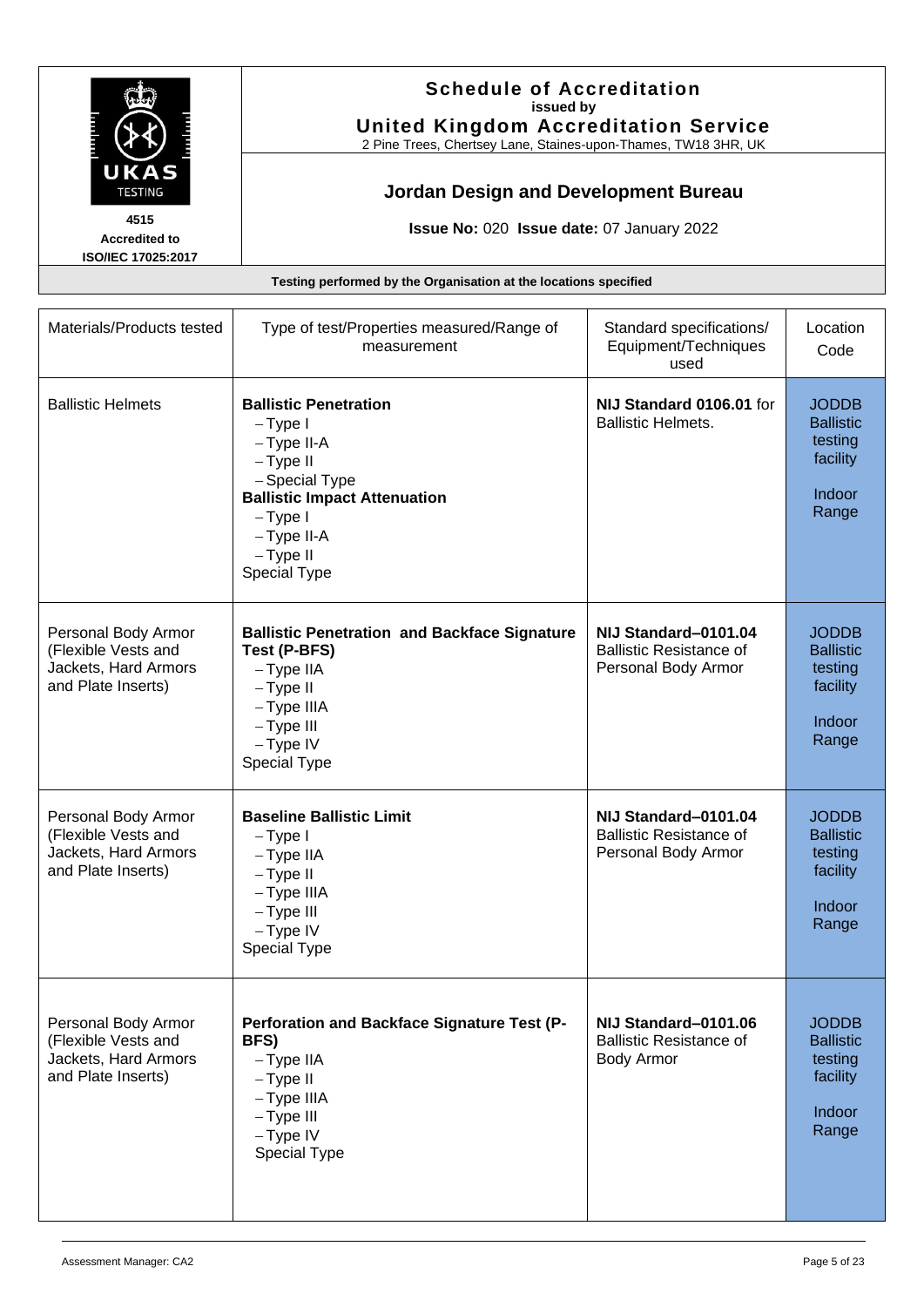

#### **Schedule of Accreditation issued by United Kingdom Accreditation Service**

2 Pine Trees, Chertsey Lane, Staines-upon-Thames, TW18 3HR, UK

# **Jordan Design and Development Bureau**

**Issue No:** 020 **Issue date:** 07 January 2022

| Materials/Products tested                                                                 | Type of test/Properties measured/Range of<br>measurement                                                                                                                                                                                                                                                                                                                                                                                                                  | Standard specifications/<br>Equipment/Techniques<br>used                            | Location<br>Code                                                                  |
|-------------------------------------------------------------------------------------------|---------------------------------------------------------------------------------------------------------------------------------------------------------------------------------------------------------------------------------------------------------------------------------------------------------------------------------------------------------------------------------------------------------------------------------------------------------------------------|-------------------------------------------------------------------------------------|-----------------------------------------------------------------------------------|
| Personal Body Armour<br>(Flexible Vests and<br>Jackets, Hard Armors<br>and Plate Inserts) | <b>Ballistic Limit (BL) Determination</b><br>$-Type$ IIA<br>$-Type II$<br>- Type IIIA<br>$-Type III$<br>$-Type IV$<br>Special Type                                                                                                                                                                                                                                                                                                                                        | NIJ Standard-0101.06<br><b>Ballistic Resistance of</b><br><b>Body Armor</b>         | <b>JODDB</b><br><b>Ballistic</b><br>testing<br>facility<br>Indoor<br>Range        |
| Stab Resistant Body<br>Armor System                                                       | Stab Resistant Protection Level Strike Energies<br><b>Engineered Knife Blade</b><br>P1/S1 & Engineered Spike<br>"E1" Strike Energy<br>Level 1<br>(Low Threats: $24 \pm 0.5$ J)<br>Level 2<br>(Medium Threats: $33 \pm 0.6$ J)<br>Level 3<br>(High Threats: $43 \pm 0.6$ J)<br>"E2" Over Test Strike Energy<br>Level 1<br>(Over test condition: $36 \pm 0.60$ J)<br>Level 2<br>(Over test condition: $50 \pm 0.70$ J)<br>Level 3<br>(Over test condition: $65 \pm 0.80$ J) | NIJ Standard-0115.00<br>September 2000<br>Stab Resistance of<br>Personal Body Armor | <b>JODDB</b><br><b>Ballistic</b><br><b>Testing</b><br>Facility<br>Indoor<br>Range |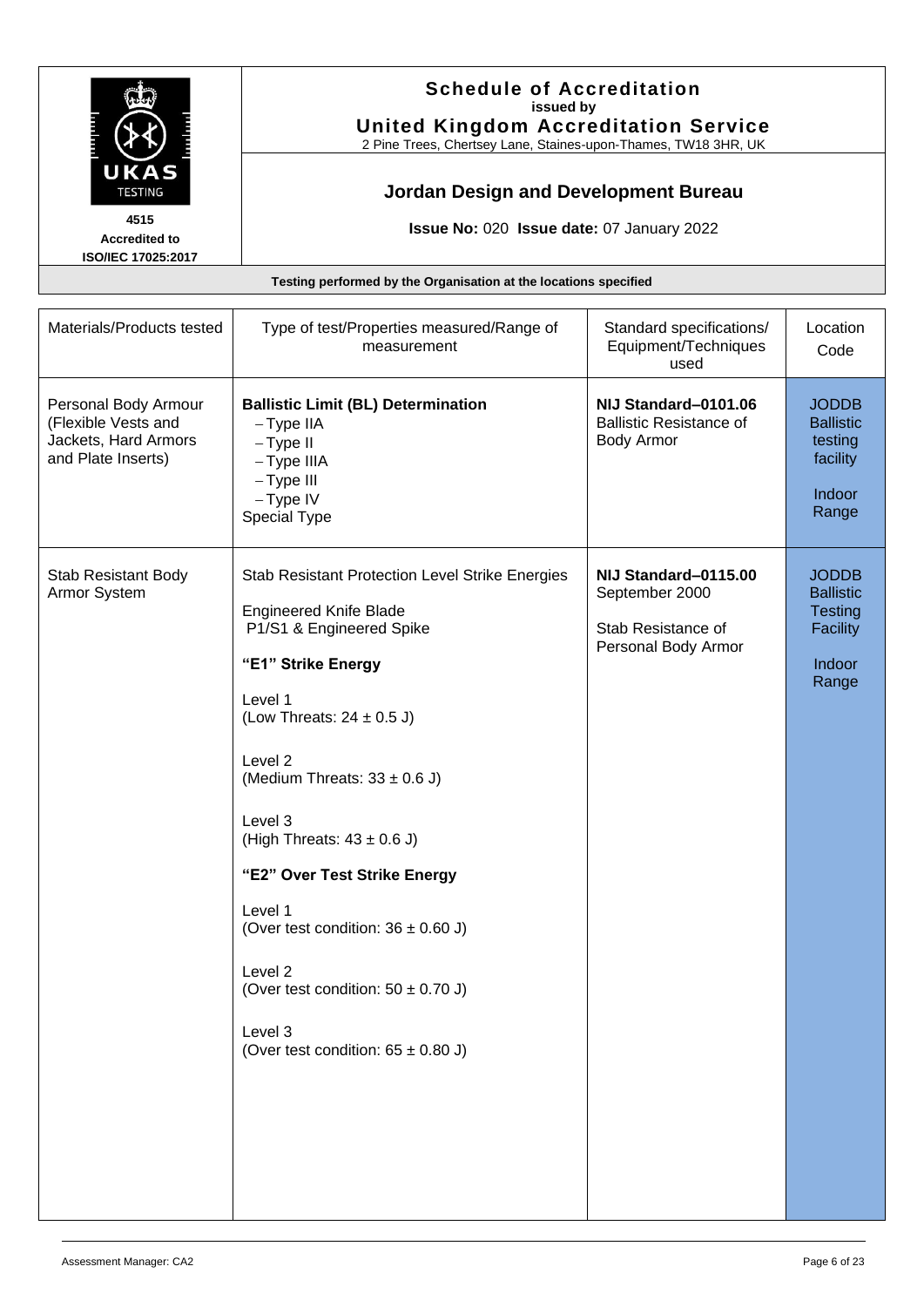

**Schedule of Accreditation issued by United Kingdom Accreditation Service**

2 Pine Trees, Chertsey Lane, Staines-upon-Thames, TW18 3HR, UK

### **Jordan Design and Development Bureau**

**Issue No:** 020 **Issue date:** 07 January 2022

**Accredited to ISO/IEC 17025:2017**

| Materials/Products tested                                                                       | Type of test/Properties measured/Range of<br>measurement                                                                                                                                                                                                                                                                                                                                                                                                                                                                                                                                                                      | Standard specifications/<br>Equipment/Techniques<br>used                                                                                                                                                                                                                                                | Location<br>Code                                                                         |
|-------------------------------------------------------------------------------------------------|-------------------------------------------------------------------------------------------------------------------------------------------------------------------------------------------------------------------------------------------------------------------------------------------------------------------------------------------------------------------------------------------------------------------------------------------------------------------------------------------------------------------------------------------------------------------------------------------------------------------------------|---------------------------------------------------------------------------------------------------------------------------------------------------------------------------------------------------------------------------------------------------------------------------------------------------------|------------------------------------------------------------------------------------------|
| Personal Armour<br>(Hard Armour, Soft<br>Armour, Helmets, Face<br>and Eye Protection<br>System) | Protection Against:<br><b>Bullets Threats "KE"</b><br>and<br>Fragmentation Threats "FSP"<br><b>KE Threat:</b><br>A, Lead Core Projectiles<br>(A1, A2, A3, A5 & A Special)<br>B, Mild Steel Core Projectiles<br>(B2, B3, B4, B5 & B Special)<br>C, Hardened Steel Core Projectiles<br>(C4, C5, C6, C7 & C Special)<br>D, Tungsten Cobalt (WC) Core Projectiles<br>(D1, D3, D5 & D Special)<br><b>FSP Threat:</b><br>C.1, Chisel Nose Cylinders Fragments<br>(F1, F2, F3, F4, F5 & F6)<br>C.2, Chisel Nose Cylinders Fragments<br>(G5, G6, G8 & G9)<br>C.3, Right Circular Cylinders Fragments<br>(R1, R2, R3, R4, R5, R6 & R7) | <b>STANAG 2920</b><br>(Edition 3) / June 2015<br><b>CLASSIFICATION OF</b><br>PERSONAL ARMOUR<br>NATO AEP-2920<br>(Edition A Version 1)/June<br>2015<br>PROCEDURES FOR<br>THE EVALUATION AND<br><b>CLASSIFICATION OF</b><br>PERSONAL<br><b>ARMOUR</b><br>(BULLET AND<br><b>FRAGMENTATION</b><br>THREATS) | <b>JODDB</b><br><b>Ballistic</b><br><b>Testing</b><br><b>Facility</b><br>Indoor<br>Range |
|                                                                                                 |                                                                                                                                                                                                                                                                                                                                                                                                                                                                                                                                                                                                                               |                                                                                                                                                                                                                                                                                                         |                                                                                          |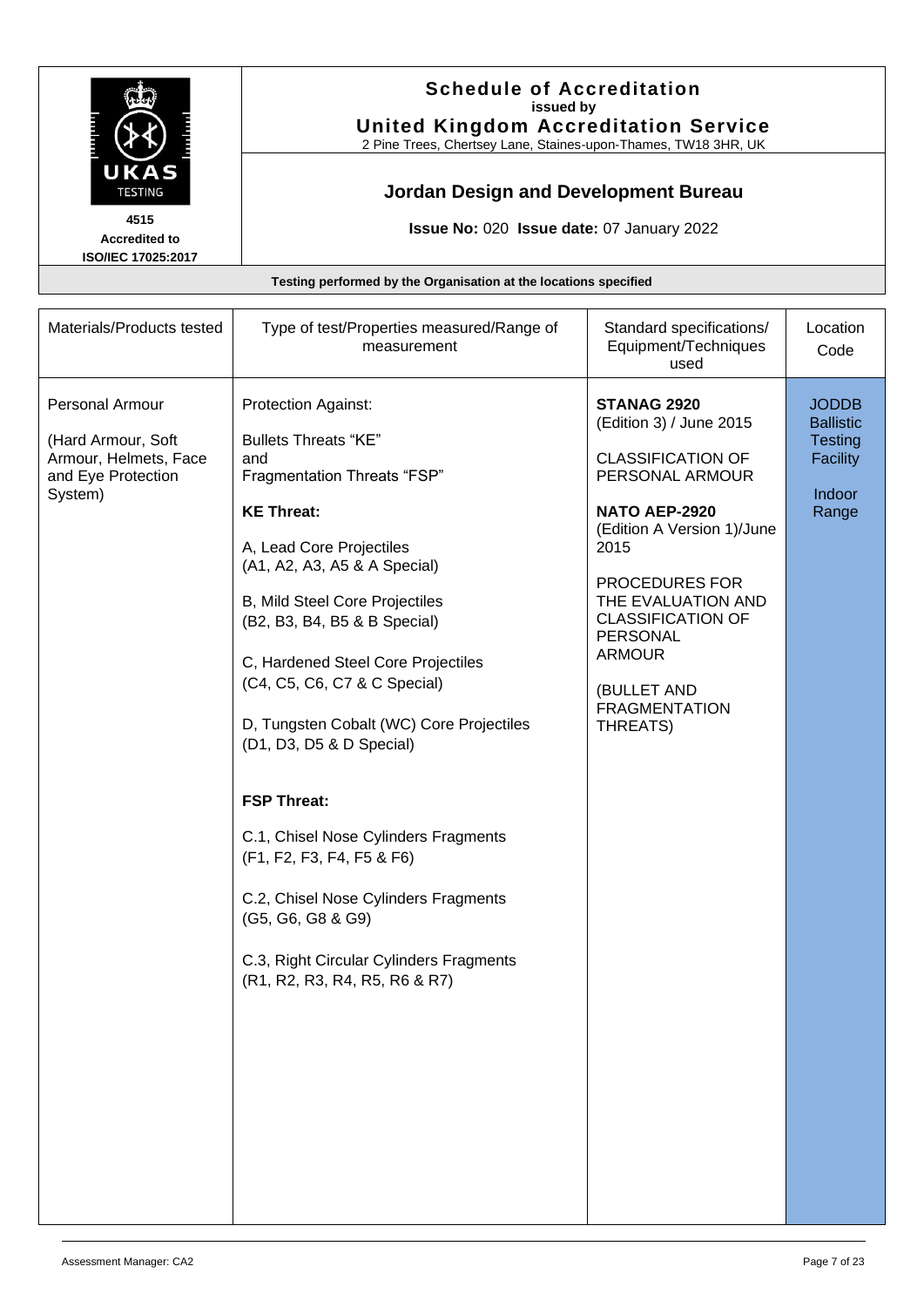

#### **Schedule of Accreditation issued by United Kingdom Accreditation Service**

2 Pine Trees, Chertsey Lane, Staines-upon-Thames, TW18 3HR, UK

# **Jordan Design and Development Bureau**

**Issue No:** 020 **Issue date:** 07 January 2022

| Materials/Products tested                                  | Type of test/Properties measured/Range of<br>measurement                                                                                                                    | Standard specifications/<br>Equipment/Techniques<br>used                                                                                                                                                                                                    | Location<br>Code                                                           |
|------------------------------------------------------------|-----------------------------------------------------------------------------------------------------------------------------------------------------------------------------|-------------------------------------------------------------------------------------------------------------------------------------------------------------------------------------------------------------------------------------------------------------|----------------------------------------------------------------------------|
| Glass in Building<br><b>Security Glazing</b><br>(Armoured) | <b>Resistance Against Bullet Attack</b><br>$-$ BRI<br>$- BR2$<br>$-$ BR3<br>$- BR4$<br>$-$ BR5<br>$-$ BR6<br>$-$ BR7<br>$-$ SG1<br>$-SG2$                                   | EN 1063: 2000 Glass in<br>building-Security glazing-<br>Testing and classification<br>of resistance against<br>bullet attack.                                                                                                                               | <b>JODDB</b><br><b>Ballistic</b><br>testing<br>facility<br>Indoor<br>Range |
| Glass and Glazing<br>system (Armoured)                     | Classification of bullet-resistance Handguns,<br>Rifles, Shotguns & Open Class<br>$-HG1$<br>$-HG2$<br>$-HG3$<br>$-R1$<br>$-R2$<br>$-SG1$<br>$-SG2$<br>$-SG3$<br>-Open class | ISO 16935:2007<br>Glass in building<br>$\sim$<br><b>Bullet-resistant</b><br>security glazing .- Test<br>and classification<br>Testing the bullet-<br>resistance of glazing at<br>extreme temperatures.<br>(Within the range: - 20 °C<br>to $+40^{\circ}$ C) | <b>JODDB</b><br><b>Ballistic</b><br>testing<br>facility<br>Indoor<br>Range |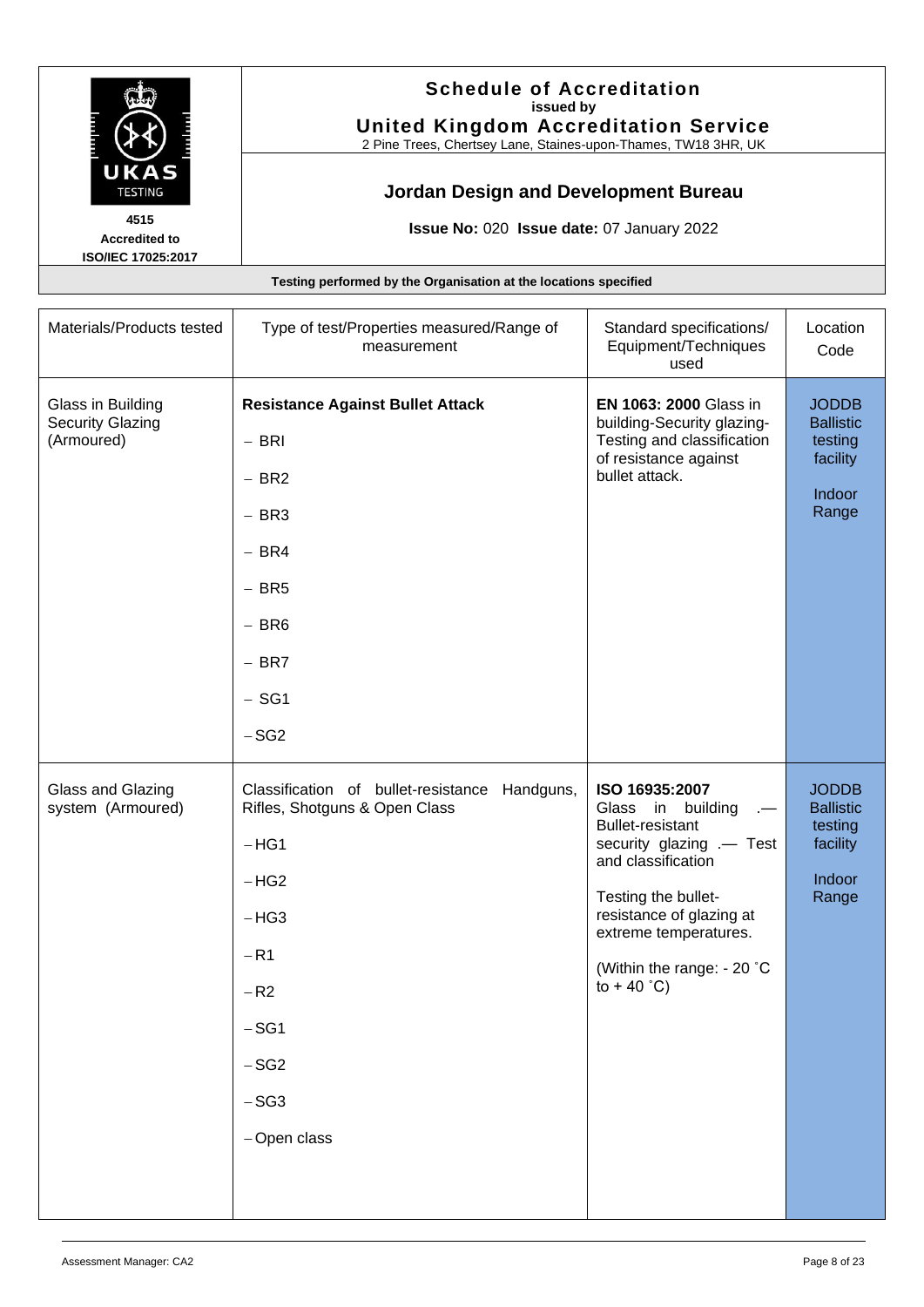

**Schedule of Accreditation issued by United Kingdom Accreditation Service**

2 Pine Trees, Chertsey Lane, Staines-upon-Thames, TW18 3HR, UK

# **Jordan Design and Development Bureau**

**Issue No:** 020 **Issue date:** 07 January 2022

**Accredited to ISO/IEC 17025:2017**

|  | Testing performed by the Organisation at the locations specified |
|--|------------------------------------------------------------------|
|  |                                                                  |

| Materials/Products tested                                                     | Type of test/Properties measured/Range of<br>measurement                                                                                                  | Standard specifications/<br>Equipment/Techniques<br>used                                                                                                                                                                                                 | Location<br>Code                                                               |
|-------------------------------------------------------------------------------|-----------------------------------------------------------------------------------------------------------------------------------------------------------|----------------------------------------------------------------------------------------------------------------------------------------------------------------------------------------------------------------------------------------------------------|--------------------------------------------------------------------------------|
| Windows, Doors,<br><b>Shutters and Blinds</b><br>(Armoured)                   | <b>Bullet Resistance</b><br>$-$ FB1<br>$-$ FB2<br>$-$ FB3<br>$-$ FB4<br>$-$ FB5<br>$-$ FB6<br>$-$ FB7<br>$-$ FSG<br>- Ammounition (Other Type & Calibres) | <b>BS EN 1522: 1999</b><br>Windows, doors,<br>shutters and blinds-<br><b>Bullet Resistance-</b><br>Requirements and<br>classification.<br><b>BS EN 1523:1999</b><br>Windows, doors,<br>shutters and blinds<br><b>Bullet resistance - Test</b><br>method. | <b>JODDB</b><br><b>Ballistic</b><br>testing<br>facility<br>Indoor<br>Range     |
| <b>Security Glazing</b><br><b>Systems Against</b><br><b>Explosive Threats</b> | THREAT LEVELS:<br>Vehicle bombs:<br>- $EXV45(X)$<br>$-$ EXV33(X)<br>$-$ EXV25(X)<br>$-$ EXV19 $(X)$<br>$-$ EXV15(X)<br>$-$ EXV12(X)<br>$-$ EXV10(X)       | ISO 16933:2007(E)<br>First edition<br>2007-07-01<br>Glass in building -<br>Explosion-resistant<br>security glazing - Test<br>and classification<br>for arena air-blast<br>loading                                                                        | <b>JODDB</b><br><b>Blast</b><br><b>Testing</b><br>Facility<br>Outdoor<br>Range |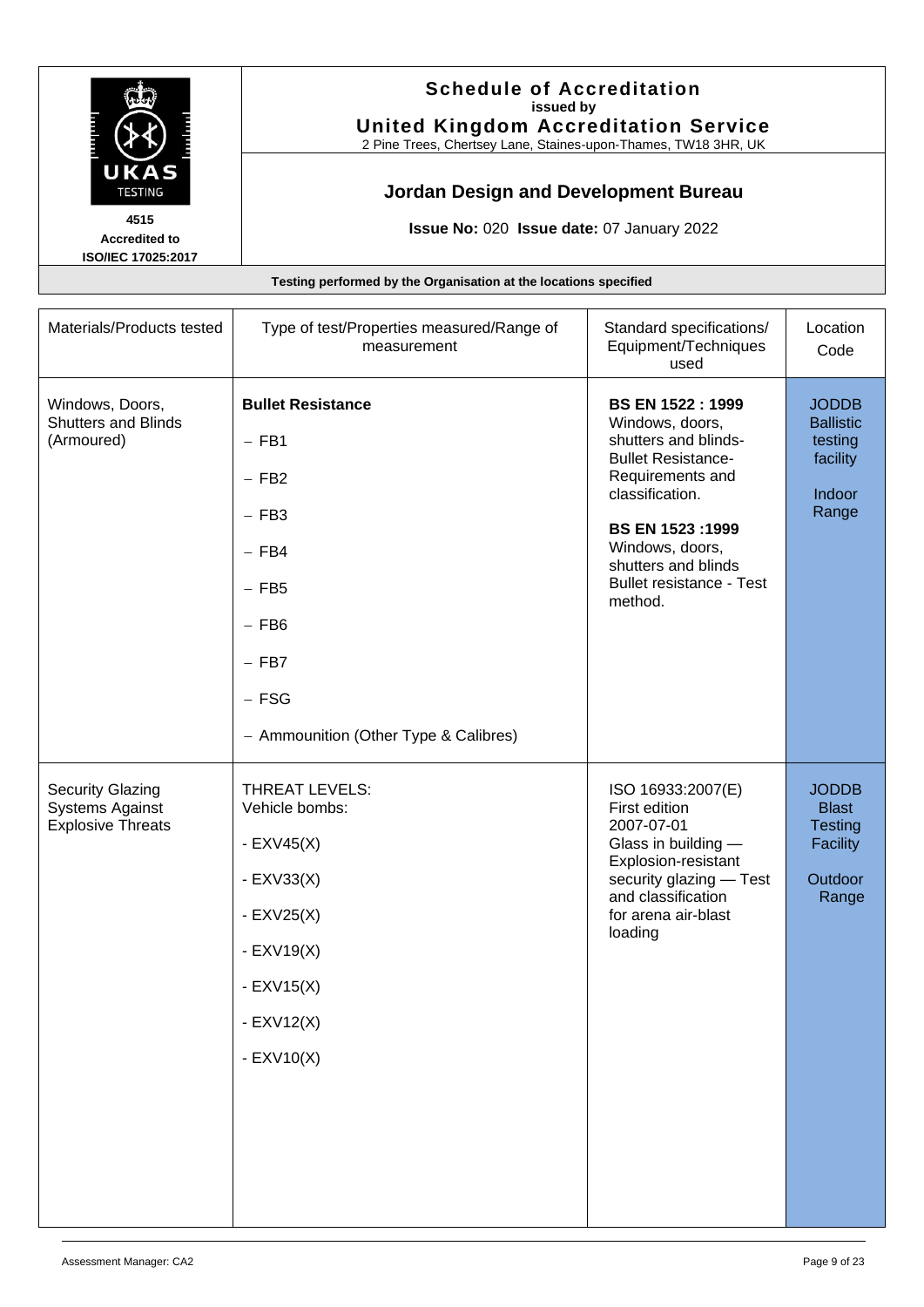

#### **Schedule of Accreditation issued by United Kingdom Accreditation Service**

2 Pine Trees, Chertsey Lane, Staines-upon-Thames, TW18 3HR, UK

# **Jordan Design and Development Bureau**

**Issue No:** 020 **Issue date:** 07 January 2022

| Materials/Products tested                                                                                                       | Type of test/Properties measured/Range of<br>measurement                                                                                  | Standard specifications/<br>Equipment/Techniques<br>used                                                                                                                          | Location<br>Code                                                               |
|---------------------------------------------------------------------------------------------------------------------------------|-------------------------------------------------------------------------------------------------------------------------------------------|-----------------------------------------------------------------------------------------------------------------------------------------------------------------------------------|--------------------------------------------------------------------------------|
| <b>Security Glazing</b><br><b>Systems Against</b><br><b>Explosive Threats</b><br>Continued                                      | Hand-carried satchel bombs<br>$-SB1(X)$<br>$-SB2(X)$<br>$-SB3(X)$<br>- $SB4(X)$<br>$-SB5(X)$<br>$-SB6(X)$<br>$-SB7(X)$<br>Special Type:   | ISO 16933:2007(E)<br>First edition<br>2007-07-01<br>Glass in building -<br>Explosion-resistant<br>security glazing - Test<br>and classification<br>for arena air-blast<br>loading | <b>JODDB</b><br><b>Blast</b><br><b>Testing</b><br>Facility<br>Outdoor<br>Range |
| <b>Protective Materials</b><br>(Metals, Ceramics,<br>Transparent Glazing,<br>Fabric, and Fabric-<br><b>Reinforced Plastics)</b> | <b>Ballistic Resistance</b><br>$-Type I$<br>$-Type$ IIA<br>- Type II<br>-Type III-A<br>$-Type III$<br>$-Type IV$<br>- Special Requirement | NIJ Standard 0108.01 for<br><b>Ballistic Resistant</b><br>Protective Materials.                                                                                                   | <b>JODDB</b><br><b>Ballistic</b><br>testing<br>facility<br>Indoor<br>Range     |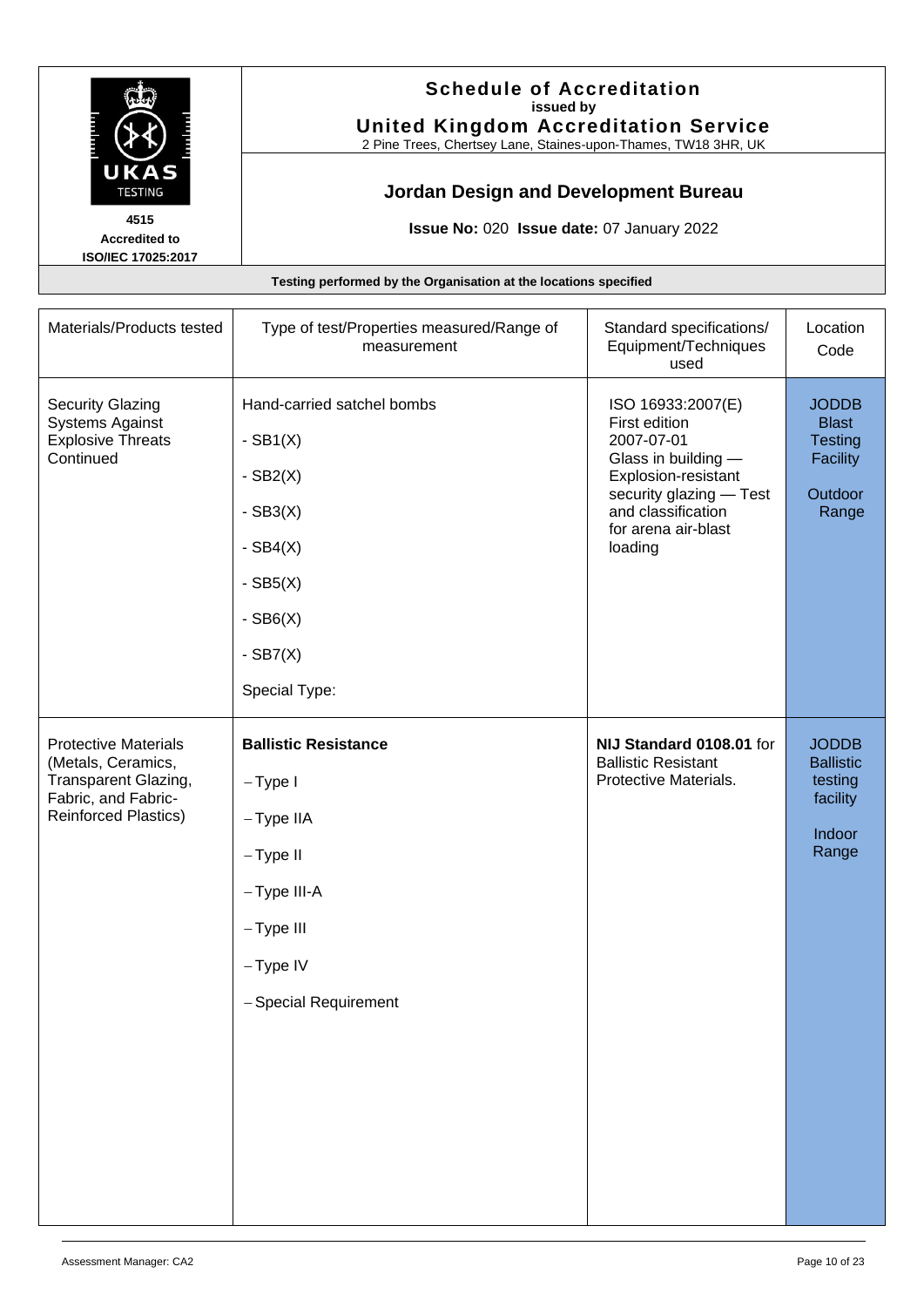

#### **Schedule of Accreditation issued by United Kingdom Accreditation Service**

2 Pine Trees, Chertsey Lane, Staines-upon-Thames, TW18 3HR, UK

# **Jordan Design and Development Bureau**

**Issue No:** 020 **Issue date:** 07 January 2022

| Materials/Products tested            | Type of test/Properties measured/Range of<br>measurement                                                                                                                                                            | Standard specifications/<br>Equipment/Techniques<br>used                                                   | Location<br>Code                                                           |
|--------------------------------------|---------------------------------------------------------------------------------------------------------------------------------------------------------------------------------------------------------------------|------------------------------------------------------------------------------------------------------------|----------------------------------------------------------------------------|
| <b>Plate Materials</b><br>(Armoured) | <b>Triangle Shooting</b><br>$-$ Class 1<br>$-$ Class 2<br>$-$ Class 3<br>$-$ Class 4<br>$-$ Class 5<br>$-$ Class 6<br>$-$ Class $7$<br>$-$ Class 8<br>$-$ Class $9$<br>$-$ Class 10<br>$-$ Class 11                 | <b>TEST GUIDELINE, Bullet</b><br><b>Resistant Plate Materials</b><br>VPAM PM 2007, Edition:<br>2008-05-08. | <b>JODDB</b><br><b>Ballistic</b><br>testing<br>facility<br>Indoor<br>Range |
| <b>Plate Materials</b><br>(Armored)  | <b>Calculation of Ballistic Limit V50</b><br>$-$ Class 1<br>$-$ Class 2<br>$-$ Class 3<br>$-$ Class 4<br>$-$ Class 5<br>$-$ Class 6<br>$-$ Class $7$<br>$-$ Class 8<br>$-$ Class $9$<br>$-Class 10$<br>$-$ Class 11 | Test guideline, Bullet<br><b>Resistant Plate Materials</b><br>VPAM PM 2007, Edition:<br>2008-05-08.        | <b>JODDB</b><br><b>Ballistic</b><br>testing<br>facility<br>Indoor<br>Range |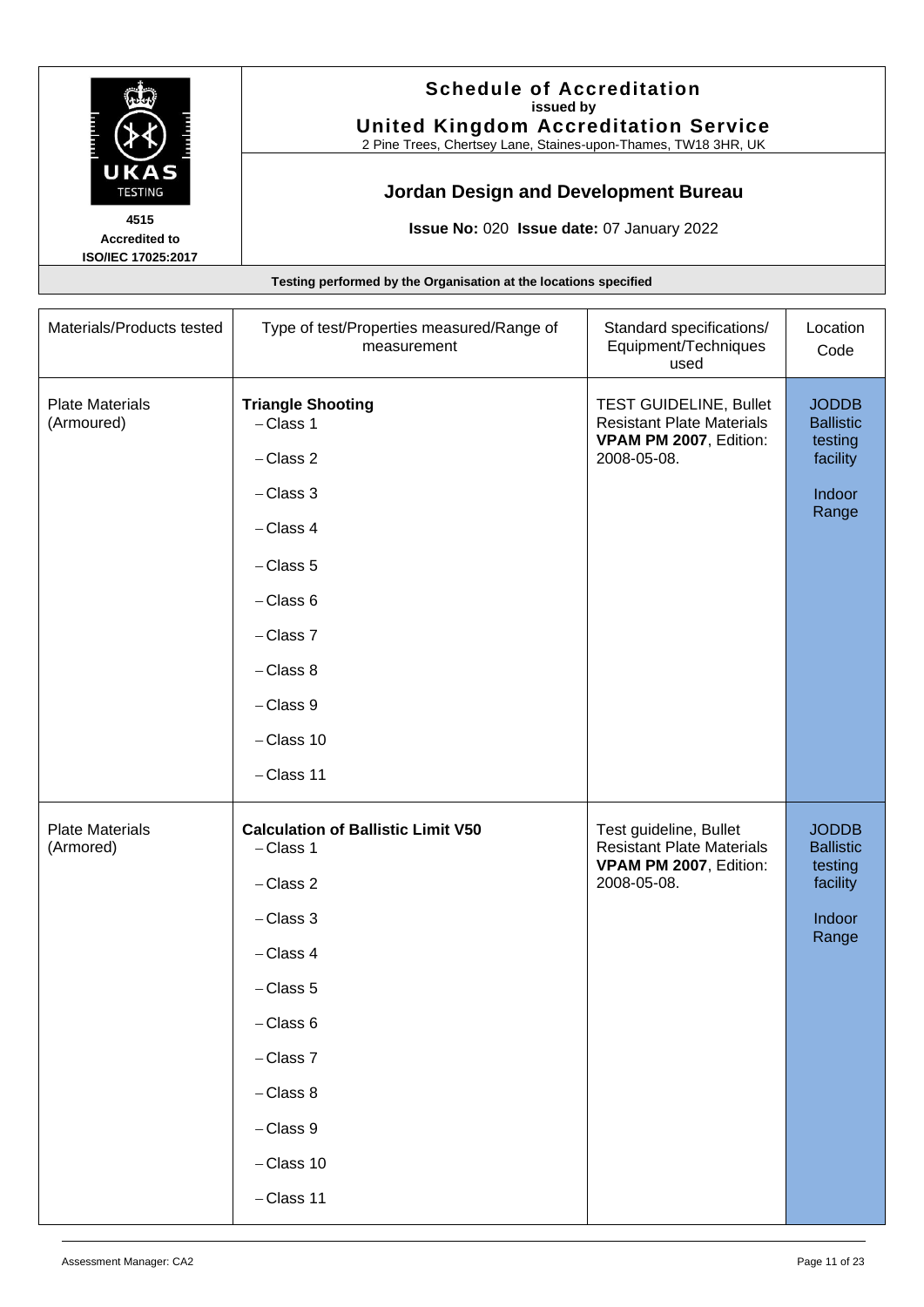

#### **Schedule of Accreditation issued by United Kingdom Accreditation Service**

2 Pine Trees, Chertsey Lane, Staines-upon-Thames, TW18 3HR, UK

# **Jordan Design and Development Bureau**

**Issue No:** 020 **Issue date:** 07 January 2022

Materials/Products tested Type of test/Properties measured/Range of measurement Standard specifications/ Equipment/Techniques used Plate Materials (Armored) **Multi**-**Hit Test** − Class 1 − Class 2 − Class 3 − Class 4 − Class 5 − Class 6 − Class 7 − Class 8 − Class 9 − Class 10 − Class 11 Test guideline, Bullet Resistant Plate Materials **VPAM PM 2007**, Edition: 2008-05-08.

**Testing performed by the Organisation at the locations specified**

Logistic and Light Armored Vehicles (Single Plate Targets) / Glass **Ballistic Resistance**  Kinetic Energy Only "Partial" Using Non-Fragmenting Ammunition. − Level 1 − Level 2 − Level 3 **STANAG 4569** Land (Edition 2) - Protection Levels for Occupants of Logistic and Light Armoured Vehicles **Aep-55, Volume 1** Edition 2 Procedures for Evaluating the Protection Level of Logistic and Light Armoured Vehicles JODDB **Ballistic** testing facility Indoor Range

Location Code

JODDB **Ballistic** testing facility

Indoor Range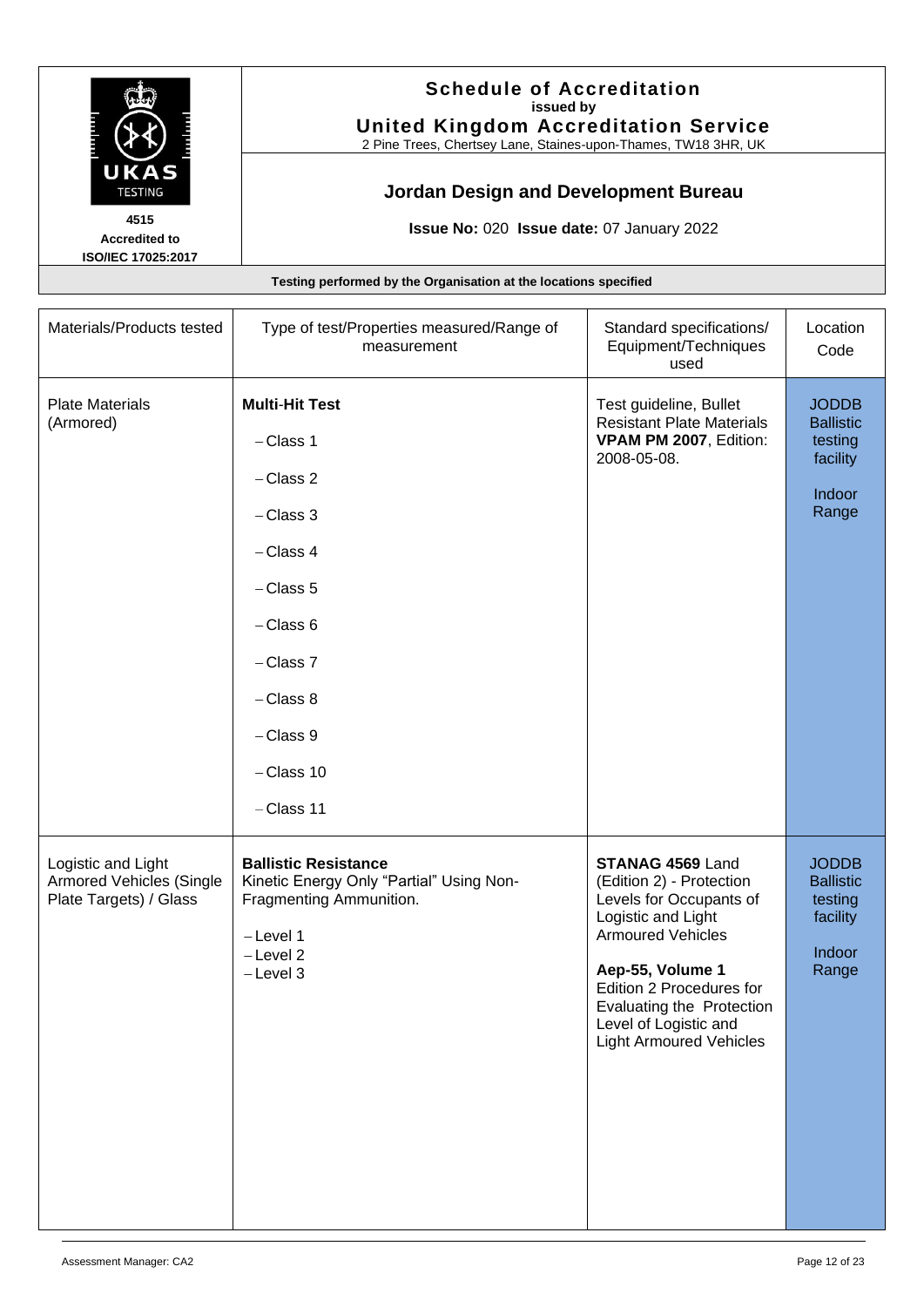

#### **Schedule of Accreditation issued by United Kingdom Accreditation Service**

2 Pine Trees, Chertsey Lane, Staines-upon-Thames, TW18 3HR, UK

# **Jordan Design and Development Bureau**

**Issue No:** 020 **Issue date:** 07 January 2022

| Materials/Products tested                                                            | Type of test/Properties measured/Range of<br>measurement                                                                                                                                                                                                                                                                                           | Standard specifications/<br>Equipment/Techniques<br>used                                                                                                                                                                                                                                                                                                                                                                                                                                                                                                                                                                                                                                                               | Location<br>Code                                                           |
|--------------------------------------------------------------------------------------|----------------------------------------------------------------------------------------------------------------------------------------------------------------------------------------------------------------------------------------------------------------------------------------------------------------------------------------------------|------------------------------------------------------------------------------------------------------------------------------------------------------------------------------------------------------------------------------------------------------------------------------------------------------------------------------------------------------------------------------------------------------------------------------------------------------------------------------------------------------------------------------------------------------------------------------------------------------------------------------------------------------------------------------------------------------------------------|----------------------------------------------------------------------------|
| NATO Weapons &<br><b>Ammunition of Calibers</b><br>5.56 mm, 7.62 mm,<br>9mm, 12.7 mm | <b>Bullet Extraction</b><br><b>Primer Sensitivity</b><br>Waterproof<br>Combination Electronic Pressure, Velocity &<br>Action Time (EPVAT)<br>Precision<br><b>Function and Casualty</b><br>Trajectory Match Test using target simulation<br><b>Residual Stress Test</b><br><b>Terminal Effects Test</b><br>Smoke and Flash Test<br><b>Link Test</b> | <b>NATO STANDARD /</b><br><b>AEP-97</b><br>Edition<br>A Version 1 / 14 Feb 2014<br><b>MULTI CALIBRE</b><br>MANUAL OF PROOF<br>AND INSPECTION (M-C<br>MOPI) for 5.56 mm, 7.62<br>mm, 9 mm and 12.7 mm<br>Ammunition<br>M-C MOPI Section No. 25<br>of AEP-97Ed.A<br>M-C MOPI Section No. 24<br>of AEP-97Ed.A<br>M-C MOPI Section No. 27<br>of AEP-97Ed.A<br>M-C MOPI Section No. 12<br>of AEP-97Ed.A<br>M-C MOPI Section No. 18<br>of AEP-97Ed.A<br>M-C MOPI Section No. 14<br>of AEP-97Ed.A<br>M-C MOPI Section No. 20<br>of AEP-97Ed.A<br>M-C MOPI Section No. 23<br>of AEP-97Ed.A<br>M-C MOPI Section No. 19<br>of AEP-97Ed.A<br>M-C MOPI Section No. 17<br>of AEP-97Ed.A<br>M-C MOPI Section No. 15<br>of AEP-97Ed.A | <b>JODDB</b><br><b>Ballistic</b><br>testing<br>facility<br>Indoor<br>Range |
|                                                                                      |                                                                                                                                                                                                                                                                                                                                                    |                                                                                                                                                                                                                                                                                                                                                                                                                                                                                                                                                                                                                                                                                                                        |                                                                            |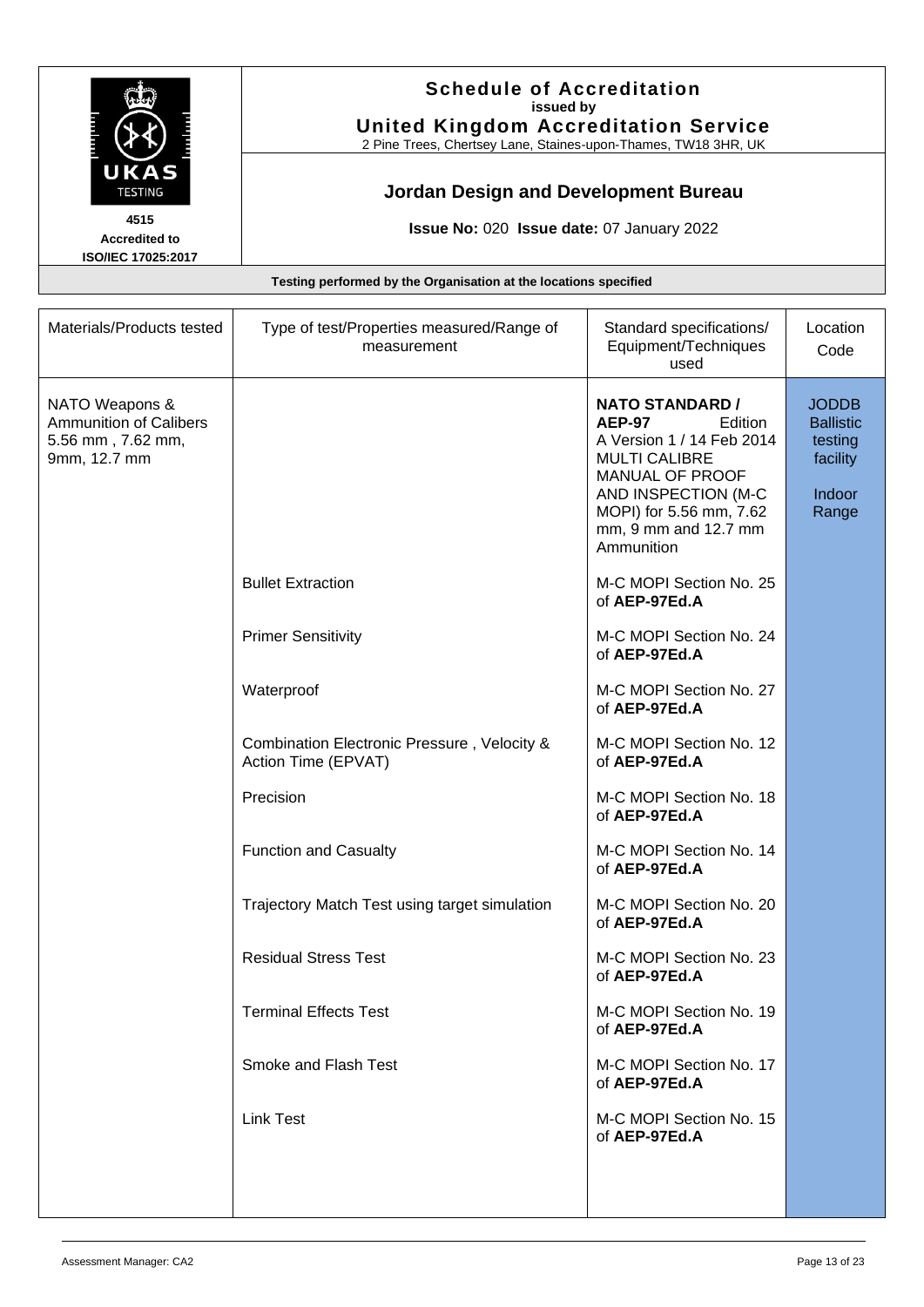

#### **Schedule of Accreditation issued by United Kingdom Accreditation Service**

2 Pine Trees, Chertsey Lane, Staines-upon-Thames, TW18 3HR, UK

# **Jordan Design and Development Bureau**

**Issue No:** 020 **Issue date:** 07 January 2022

| Materials/Products tested                          | Type of test/Properties measured/Range of<br>measurement                                                                                                                                                                                                                      | Standard specifications/<br>Equipment/Techniques<br>used                                                                                                                | Location<br>Code                                                           |
|----------------------------------------------------|-------------------------------------------------------------------------------------------------------------------------------------------------------------------------------------------------------------------------------------------------------------------------------|-------------------------------------------------------------------------------------------------------------------------------------------------------------------------|----------------------------------------------------------------------------|
| C.I.P. Small Arms<br>Ammunition                    | - Pressure measurements<br>- Velocity<br>-Kinetic energy                                                                                                                                                                                                                      | <b>C.I.P.</b> Permanent<br><b>International Commission</b><br>for the Proof of Small-<br>arms / Comprehensive<br>Edition of Adopted C.I.P.<br>Decisions / Edition 2011. | <b>JODDB</b><br><b>Ballistic</b><br>testing<br>facility<br>Indoor<br>Range |
| Auto-loading Pistols For<br><b>Police Officers</b> | - Visual Inspection<br>- Dimensional<br>$-$ Function<br>$-$ Firing<br>- Drop Safety<br>- Drop Function                                                                                                                                                                        | NIJ Standard-0112.03<br>Autoloading Pistols For<br><b>Police Officers</b>                                                                                               | <b>JODDB</b><br><b>Ballistic</b><br>testing<br>facility<br>Indoor<br>Range |
| Pistol, Semi automatic,<br>Compact, 9 mm           | -Headspace<br>- Trigger Pull<br>-High Pressure Resistance<br>- Functioning<br>- Accuracy and Dispersion<br>- Reliability<br>- Durability<br>$-$ Safety<br>- Maintainability<br>- Environmental (High<br>Temperature)<br>- Environmental (Low Temperature)<br>- Rough Handling | <b>MIL-P-71012A(AR)</b><br><b>MILITARY</b><br><b>SPECIFICATION</b><br>PISTOL,<br>SEMIAUTOMATIC,<br>COMPACT, 9 MM                                                        | <b>JODDB</b><br><b>Ballistic</b><br>testing<br>facility<br>Indoor<br>Range |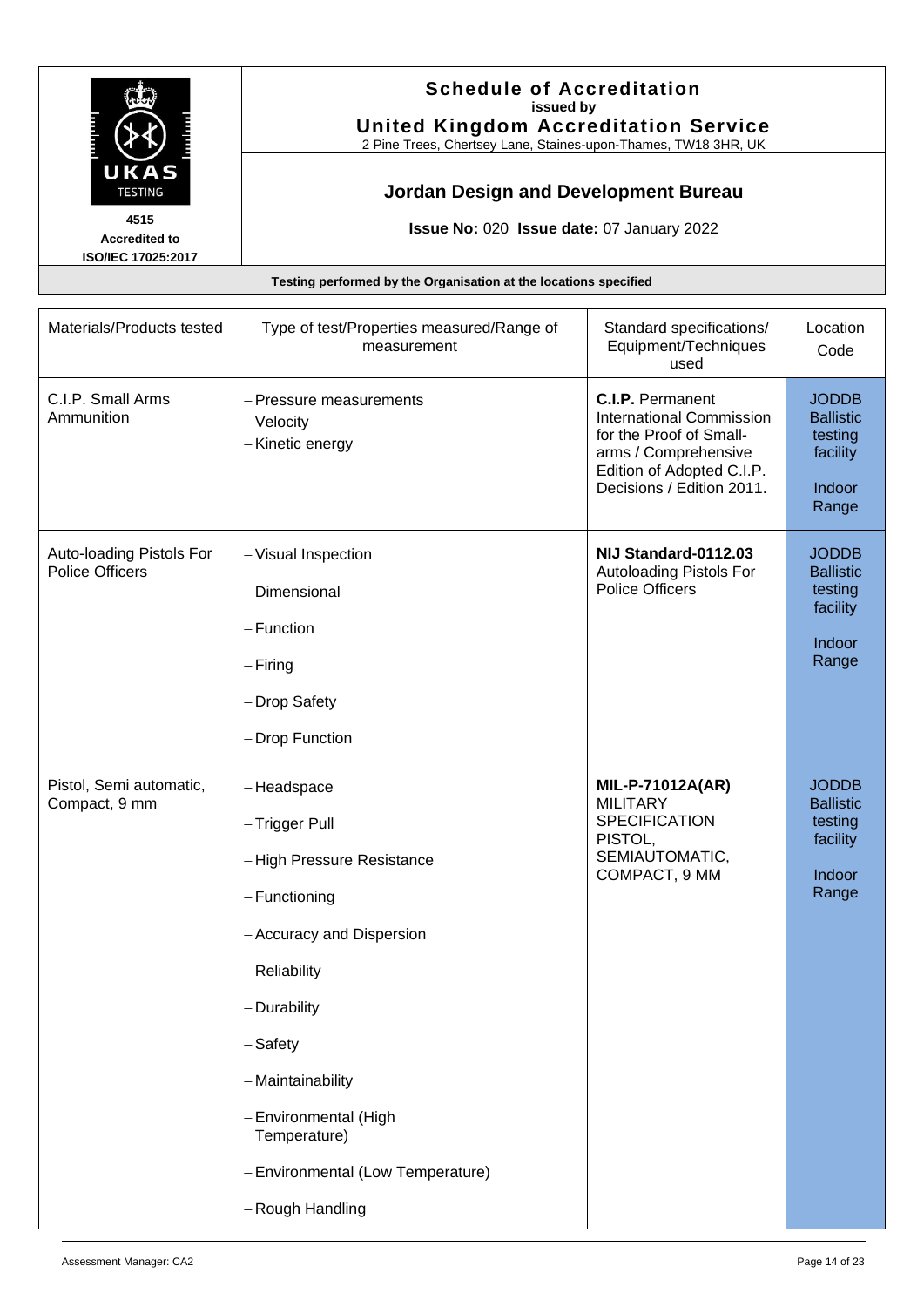

#### **Schedule of Accreditation issued by United Kingdom Accreditation Service**

2 Pine Trees, Chertsey Lane, Staines-upon-Thames, TW18 3HR, UK

# **Jordan Design and Development Bureau**

**Issue No:** 020 **Issue date:** 07 January 2022

| Materials/Products tested | Type of test/Properties measured/Range of<br>measurement                                                                                                          | Standard specifications/<br>Equipment/Techniques<br>used                            | Location<br>Code                                                           |
|---------------------------|-------------------------------------------------------------------------------------------------------------------------------------------------------------------|-------------------------------------------------------------------------------------|----------------------------------------------------------------------------|
| Carbine, 5.56 mm          | - Firing Pin Indents<br>- Trigger Pull<br>-High Pressure Resistance<br>- Function Firing<br>- Cyclic Rate of Fire<br>- Targeting and Accuracy<br>- Endurance      | <b>MIL-DTL-71186A</b><br>DETAIL SPECIFICATION<br>CARBINE, 5.56<br><b>MILLIMETER</b> | <b>JODDB</b><br><b>Ballistic</b><br>testing<br>facility<br>Indoor<br>Range |
| Machine Gun, 7.62 mm      | -Headspace<br>- Firing Pin Indent<br>- Trigger Pull<br>-High Pressure Resistance<br>$-$ Functioning<br>- Targeting and Accuracy<br>$-$ Endurance<br>- Reliability | MIL-M-45013E (AR)<br><b>Military Specification</b><br>Machine Gun, 7.62 mm          | <b>JODDB</b><br><b>Ballistic</b><br>testing<br>facility<br>Indoor<br>Range |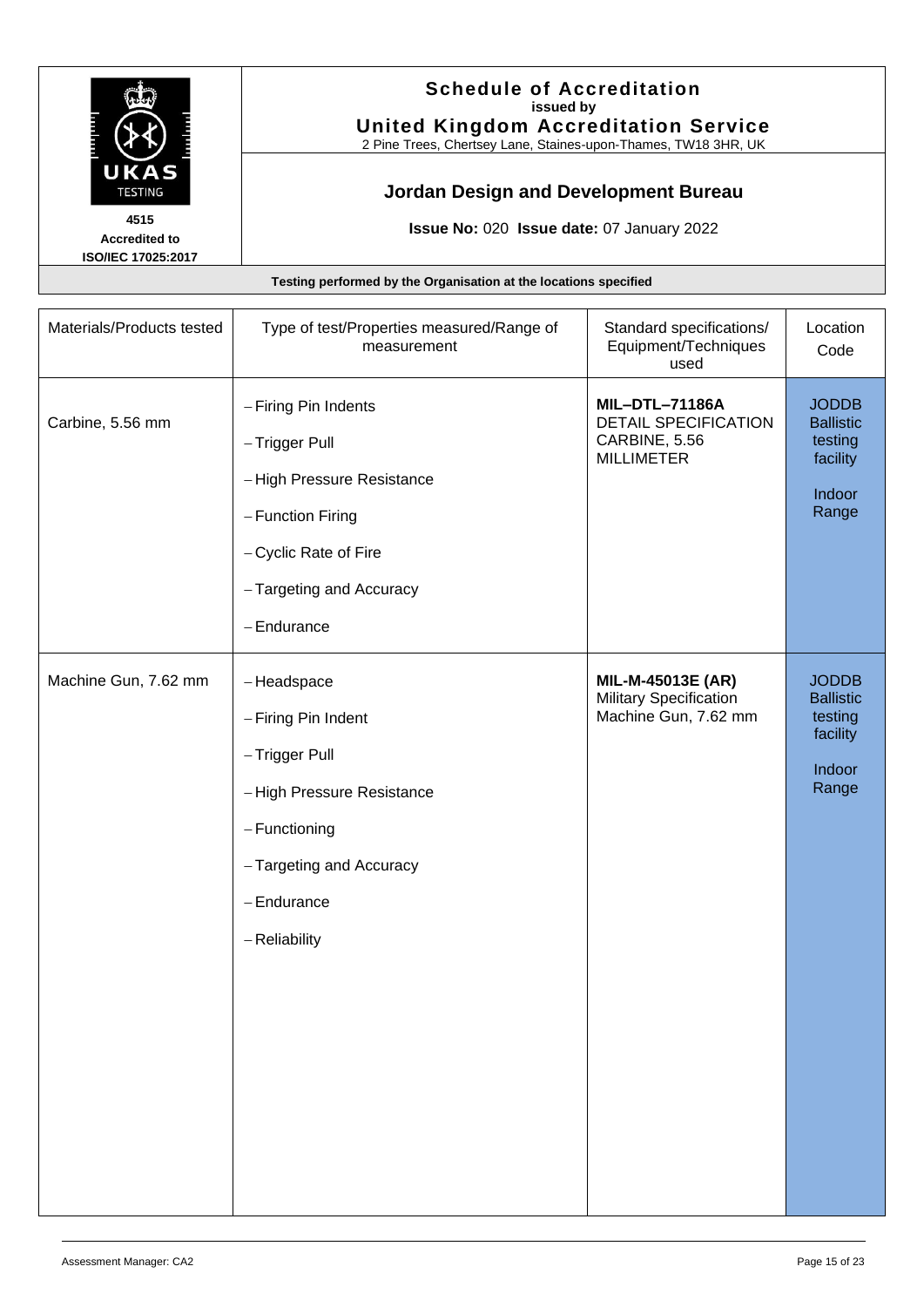

#### **Schedule of Accreditation issued by United Kingdom Accreditation Service**

2 Pine Trees, Chertsey Lane, Staines-upon-Thames, TW18 3HR, UK

# **Jordan Design and Development Bureau**

**Issue No:** 020 **Issue date:** 07 January 2022

| Materials/Products tested     | Type of test/Properties measured/Range of<br>measurement                                                                                                                                                                         | Standard specifications/<br>Equipment/Techniques<br>used                                                           | Location<br>Code                                                           |
|-------------------------------|----------------------------------------------------------------------------------------------------------------------------------------------------------------------------------------------------------------------------------|--------------------------------------------------------------------------------------------------------------------|----------------------------------------------------------------------------|
| Gun, Machine; Caliber<br>0.50 | -Headspace<br>$-$ Timing<br>- Firing Pin Release<br>- Firing Pin Indent<br>-High Pressure Resistance<br>$-$ Functioning<br>- Belt pull<br>- Cyclic Rate of Fire<br>- Targeting and Accuracy<br>$-$ Endurance<br>- Barrel Erosion | MIL-DTL-001298D (AR)<br>Detail Specification Gun,<br>Machine; Caliber .50,<br>Browning, M2, Heavy<br><b>Barrel</b> | <b>JODDB</b><br><b>Ballistic</b><br>testing<br>facility<br>Indoor<br>Range |
| 12-Gauge Shotguns             | - Visual Inspection Test<br>- Dimensional Measurement Test<br>- Functional Tests<br>-Safety Test<br>- Firing Tests<br>- Drop-Safety Test<br>- Drop-Function Test                                                                 | 12-Gauge Shotguns for<br>Police Use NIJ Standard-<br>0113.00                                                       | <b>JODDB</b><br><b>Ballistic</b><br>testing<br>facility<br>Indoor<br>Range |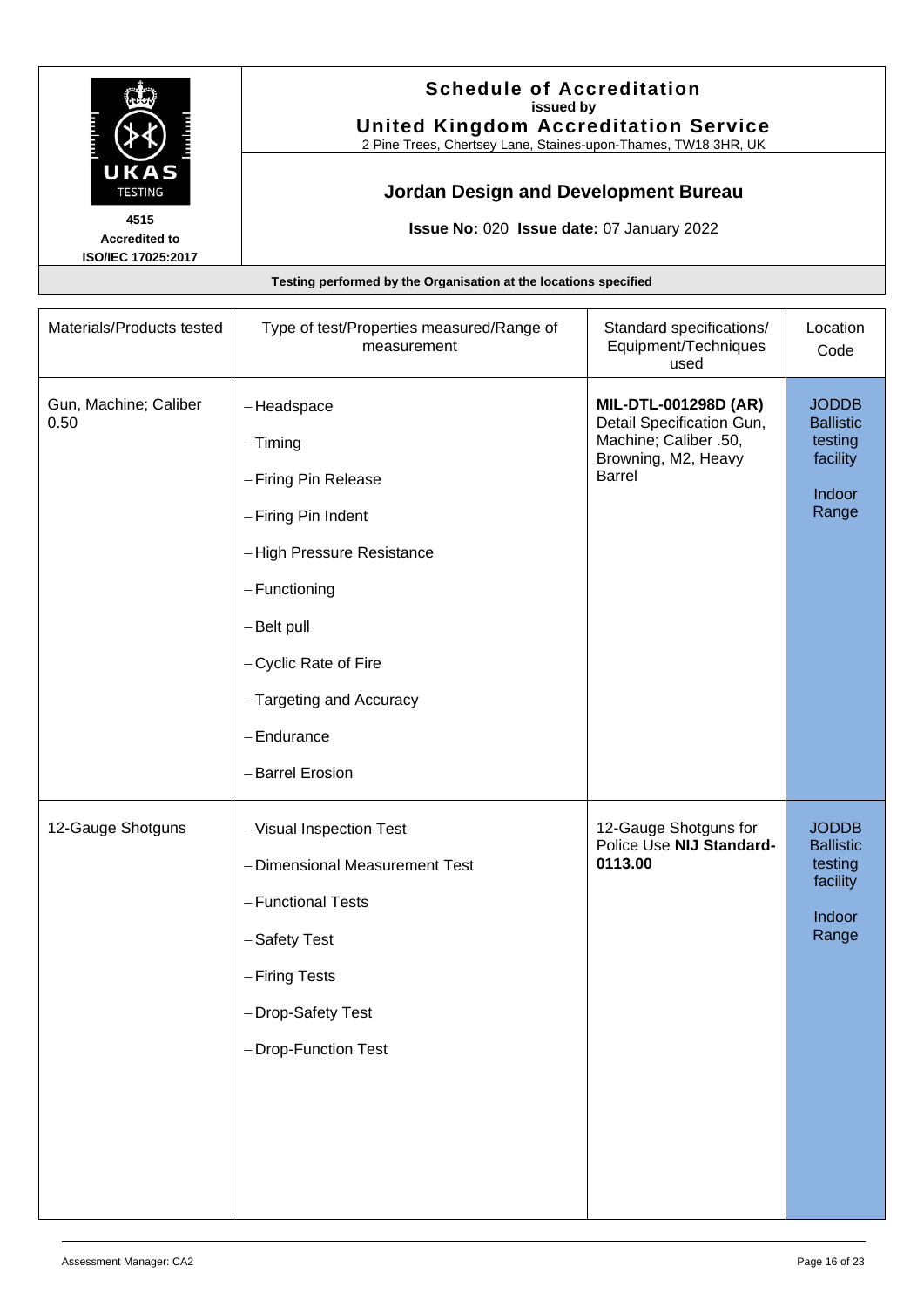

#### **Schedule of Accreditation issued by United Kingdom Accreditation Service**

2 Pine Trees, Chertsey Lane, Staines-upon-Thames, TW18 3HR, UK

# **Jordan Design and Development Bureau**

**Issue No:** 020 **Issue date:** 07 January 2022

| Materials/Products tested          | Type of test/Properties measured/Range of<br>measurement                                                                                                       | Standard specifications/<br>Equipment/Techniques<br>used                                                                                                                                                                                                     | Location<br>Code                                                           |
|------------------------------------|----------------------------------------------------------------------------------------------------------------------------------------------------------------|--------------------------------------------------------------------------------------------------------------------------------------------------------------------------------------------------------------------------------------------------------------|----------------------------------------------------------------------------|
| Shotguns                           | - Dimensions Test<br>- Proof of the Weapons Test                                                                                                               | <b>C.I.P.</b> Permanent<br><b>International Commission</b><br>for the Proof of Small-<br>arms / Comprehensive<br>Edition of Adopted C.I.P.<br>Decisions / Edition 2011. /<br>"Testing of Smoothbore<br>Weapons - C.I.P. Calibre<br>12 Gauge                  | <b>JODDB</b><br><b>Ballistic</b><br>testing<br>facility<br>Indoor<br>Range |
| <b>Shot Cartridges</b>             | Dimensions to Check Test.<br>Maximum Average Pressure Test.                                                                                                    | <b>C.I.P.</b> Permanent<br><b>International Commission</b><br>for the Proof of Small-<br>arms / Comprehensive<br>Edition of Adopted C.I.P.<br>Decisions / Edition 2011. /<br>"Testing of Ammunition<br>for Smoothbore Firearms<br>- C.I.P. Calibre 12 Gauge" | <b>JODDB</b><br><b>Ballistic</b><br>testing<br>facility<br>Indoor<br>Range |
| Military 9mm Ammunition<br>- XM882 | - Bullet Extraction<br>- Residual Stress<br>- Waterproofness<br>- Accuracy<br>- Function & Casualty<br>- Chamber Pressure and Velocity<br>- Primer Sensitivity | <b>MIL-C-70508</b>                                                                                                                                                                                                                                           | <b>JODDB</b><br><b>Ballistic</b><br>testing<br>facility<br>Indoor<br>Range |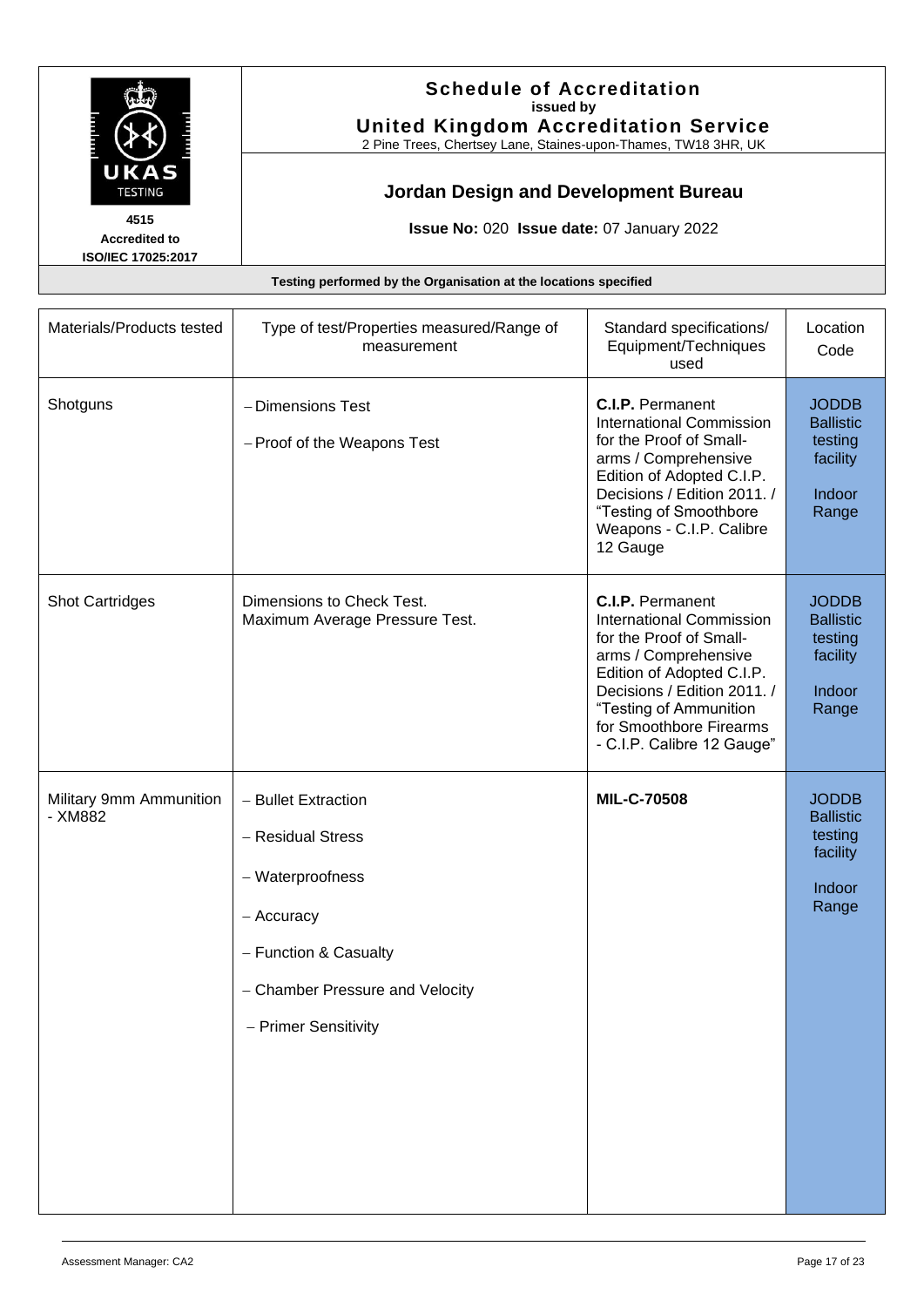

#### **Schedule of Accreditation issued by United Kingdom Accreditation Service**

2 Pine Trees, Chertsey Lane, Staines-upon-Thames, TW18 3HR, UK

# **Jordan Design and Development Bureau**

**Issue No:** 020 **Issue date:** 07 January 2022

| Materials/Products tested            | Type of test/Properties measured/Range of<br>measurement                                                                                                                          | Standard specifications/<br>Equipment/Techniques<br>used | Location<br>Code                                                           |
|--------------------------------------|-----------------------------------------------------------------------------------------------------------------------------------------------------------------------------------|----------------------------------------------------------|----------------------------------------------------------------------------|
| Military 5.56mm<br>Ammunition - M855 | - Bullet Extraction<br>- Residual Stress<br>- Waterproofness<br>- Penetration<br>- Accuracy<br>- Matching<br>- Function & Casualty<br>- Velocity, chamber pressure, port pressure | MIL-C-63989                                              | <b>JODDB</b><br><b>Ballistic</b><br>testing<br>facility<br>Indoor<br>Range |
| Military 7.62mm<br>Ammunition - M80  | - Bullet Extraction<br>- Residual Stress<br>- Waterproofness<br>- Accuracy<br>- Function & Casualty<br>- Velocity, chamber pressure, port pressure                                | MIL-C-46931F                                             | <b>JODDB</b><br><b>Ballistic</b><br>testing<br>facility<br>Indoor<br>Range |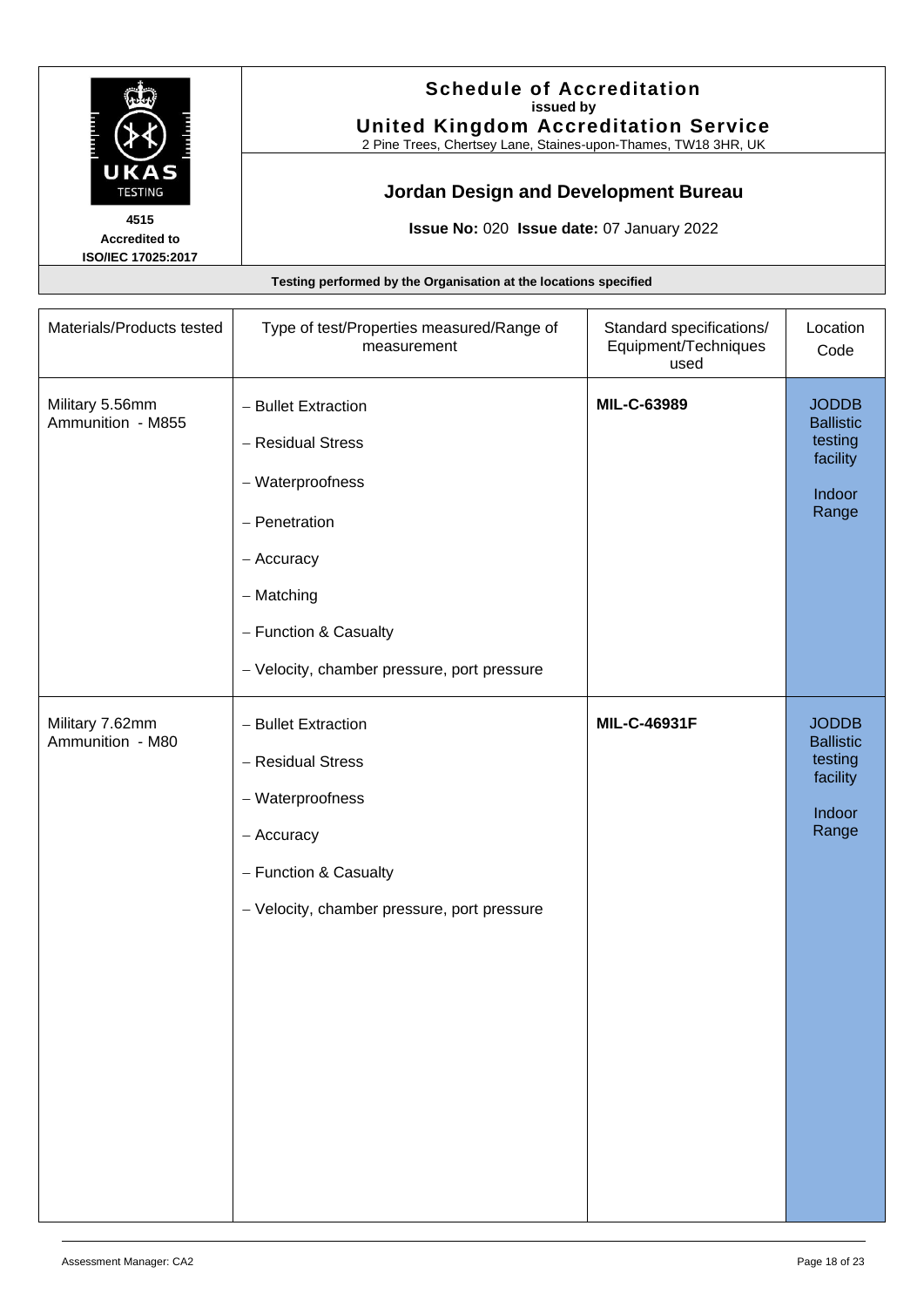

#### **Schedule of Accreditation issued by United Kingdom Accreditation Service**

2 Pine Trees, Chertsey Lane, Staines-upon-Thames, TW18 3HR, UK

# **Jordan Design and Development Bureau**

**Issue No:** 020 **Issue date:** 07 January 2022

| Testing performed by the Organisation at the locations specified                                    |                                                                                                                                                                                                                                                                                                                                                                                                                                                                                                                                                                                                                                                                                                                                                            |                                                                                                                                                           |                                                                                                                                                          |
|-----------------------------------------------------------------------------------------------------|------------------------------------------------------------------------------------------------------------------------------------------------------------------------------------------------------------------------------------------------------------------------------------------------------------------------------------------------------------------------------------------------------------------------------------------------------------------------------------------------------------------------------------------------------------------------------------------------------------------------------------------------------------------------------------------------------------------------------------------------------------|-----------------------------------------------------------------------------------------------------------------------------------------------------------|----------------------------------------------------------------------------------------------------------------------------------------------------------|
| Materials/Products tested                                                                           | Type of test/Properties measured/Range of<br>measurement                                                                                                                                                                                                                                                                                                                                                                                                                                                                                                                                                                                                                                                                                                   | Standard specifications/<br>Equipment/Techniques<br>used                                                                                                  | Location<br>Code                                                                                                                                         |
| Military 12.7mm<br>Ammunition - M33<br>Small Arms - Hand and<br>Shoulder Weapons and<br>Machineguns | - Bullet Extraction<br>- Residual Stress<br>- Waterproofness<br>- Accuracy<br>- Function & Casualty<br>- Chamber pressure<br>- Initial Inspection Test (Excluding spring tests)<br>- Cookoff Test<br>- Reliability and Durability Test<br>- Accuracy and Dispersion Test<br>- Adverse Conditions (Extreme Temperature -<br>High T. Test up to $+52$ C)<br>- Adverse Conditions (Humidity Test)<br>- Adverse Conditions (Water Spray (rain) Test)<br>- Flash Test<br>- Smoke Test<br>- Rough Handling Test<br>- Barrel Performance Test<br>- Ammunition Compatibility Test<br>- Accessory Compatibility Test<br>- Logistic Supportability Test<br>- Post-Fire Inspection Test Excluding spring<br>tests)<br>- Proof Firing Test<br>- Parts Interchange Test | MIL-C-10190D<br>TOP 3-2-045<br>17 September 2007<br><b>Test Operations</b><br>Procedure - Small Arms -<br>Hand and Shoulder<br>Weapons and<br>Machineguns | <b>JODDB</b><br><b>Ballistic</b><br>testing<br>facility<br>Indoor<br>Range<br><b>JODDB</b><br><b>Ballistic</b><br>testing<br>facility<br>Indoor<br>Range |
|                                                                                                     |                                                                                                                                                                                                                                                                                                                                                                                                                                                                                                                                                                                                                                                                                                                                                            |                                                                                                                                                           |                                                                                                                                                          |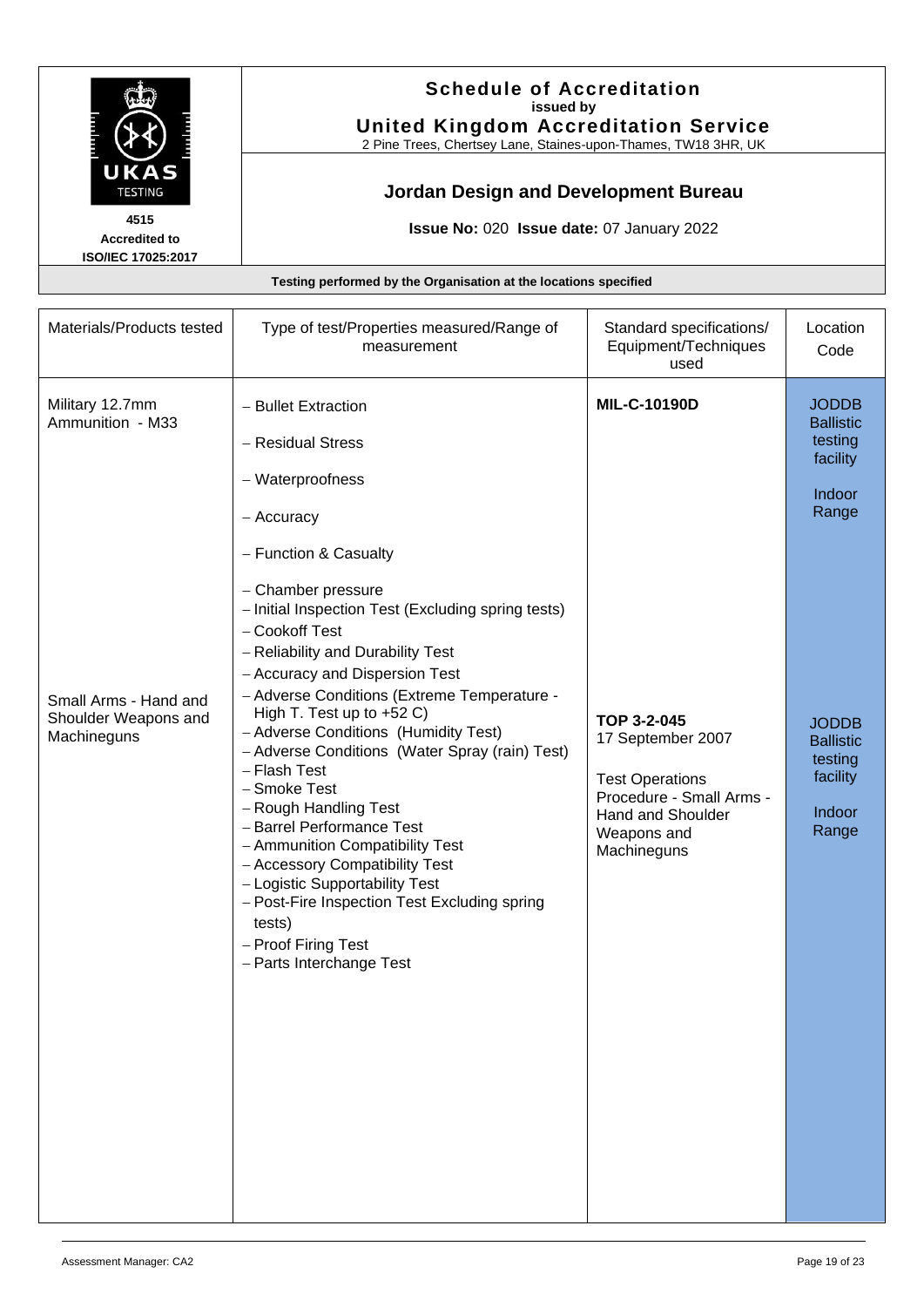

#### **Schedule of Accreditation issued by United Kingdom Accreditation Service**

2 Pine Trees, Chertsey Lane, Staines-upon-Thames, TW18 3HR, UK

# **Jordan Design and Development Bureau**

**Issue No:** 020 **Issue date:** 07 January 2022

| Testing performed by the Organisation at the locations specified                                                                                                                                                                            |                                                                                                                                                                                                                                                                                                                                                                                                                                                                                                                              |                                                          |                                                         |
|---------------------------------------------------------------------------------------------------------------------------------------------------------------------------------------------------------------------------------------------|------------------------------------------------------------------------------------------------------------------------------------------------------------------------------------------------------------------------------------------------------------------------------------------------------------------------------------------------------------------------------------------------------------------------------------------------------------------------------------------------------------------------------|----------------------------------------------------------|---------------------------------------------------------|
| Materials/Products tested                                                                                                                                                                                                                   | Type of test/Properties measured/Range of<br>measurement                                                                                                                                                                                                                                                                                                                                                                                                                                                                     | Standard specifications/<br>Equipment/Techniques<br>used | Location<br>Code                                        |
| Ballistic testing of bullet-<br>resisting equipment and<br>materials<br>Non-metallic Material<br><b>Metallic Material</b><br><b>Materials</b><br>Assemblies:<br><b>Gun Ports Speaking</b><br>Apertures<br>Deal trays and package<br>passers | <b>THREAT LEVELS:</b><br>Level 1 (9 mm full metal copper jacket with lead<br>core, 124 Grain)<br>Level 2 (.357 Magnum jacketed lead soft point,<br>158 Grain)<br>Level 3 (.44 Magnum lead semi-wadcutter gas<br>checked, 240 Grain)<br>Level 4 (.30 caliber rifle lead core soft point, 180<br>Grain)                                                                                                                                                                                                                        | <b>UL 752 Edition 11 Bullet</b><br>resisting equipment   |                                                         |
| Intercommunication<br>systems                                                                                                                                                                                                               | Level 5 (7.62 mm Rifle lead core full metal<br>copper jacket, military ball, 150 Grain)                                                                                                                                                                                                                                                                                                                                                                                                                                      |                                                          | <b>JODDB</b><br><b>Ballistic</b><br>testing<br>facility |
| <b>Barriers</b><br><b>Building components</b>                                                                                                                                                                                               | Level 6 (9 mm full metal copper jacket with lead<br>core, 124 Grain)<br>Level 7 (5.56 mm Rifle full metal copper jacket                                                                                                                                                                                                                                                                                                                                                                                                      |                                                          | Indoor<br>Range                                         |
|                                                                                                                                                                                                                                             | with lead core, 55 Grain)<br>Level 8 (7.62 mm Rifle lead core full metal<br>copper jacket, military ball, 150 Grain)<br>Level 9 (Armor piercing .30 caliber Rifle steel<br>core lead point filler full metal jacket, 166 Grain)<br><b>Level 10 (.50 caliber rifle lead core full metal</b><br>copper jacket, military ball, 709.5 Grain)<br><b>Supplementary Shotgun:</b><br>12-Gauge rifled lead slug, 437 Grain and 00<br>lead buckshot (12 pellets), 650 Grain<br>Special Type: as supplied or defined by the<br>customer |                                                          |                                                         |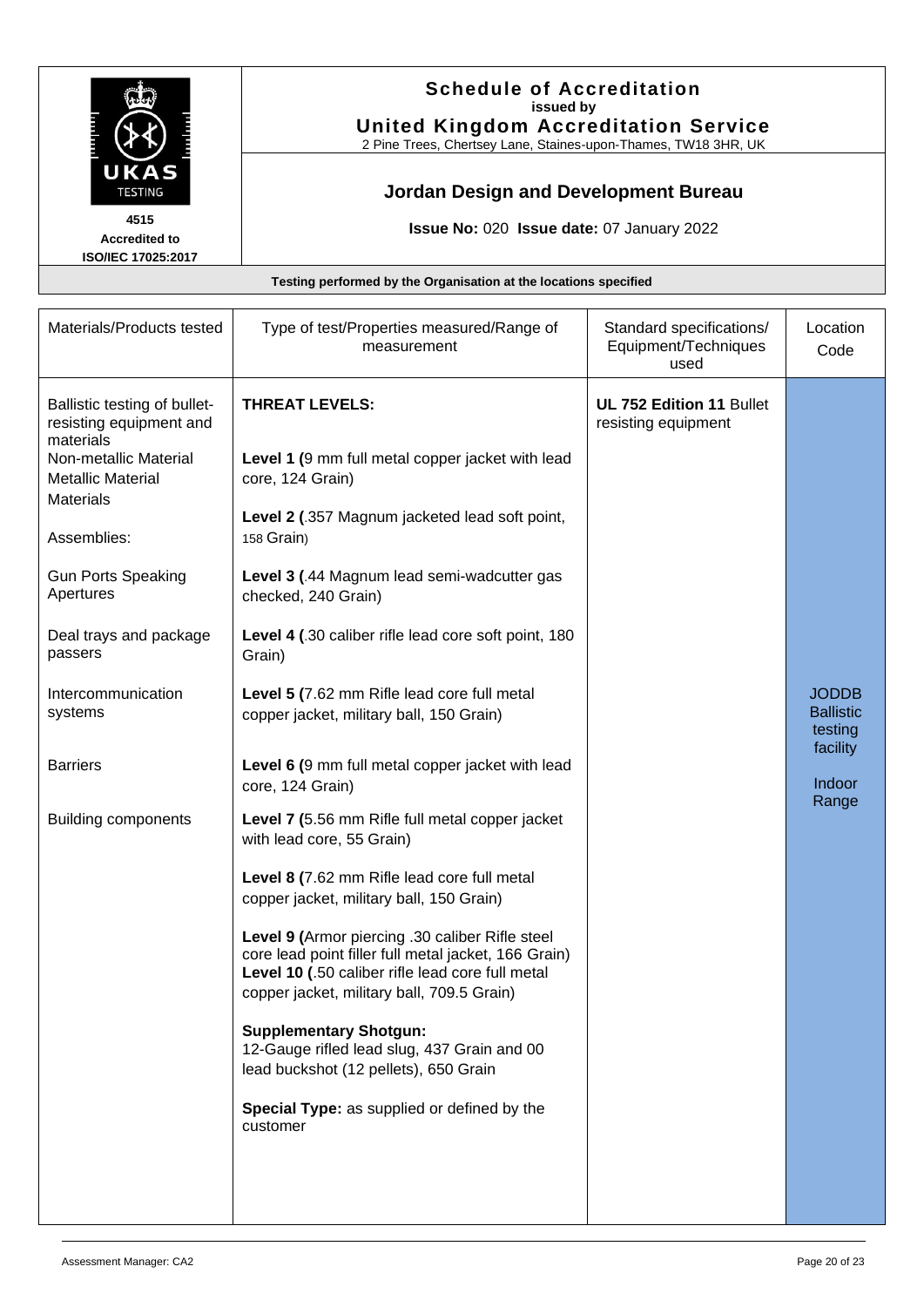

#### **Schedule of Accreditation issued by United Kingdom Accreditation Service**

2 Pine Trees, Chertsey Lane, Staines-upon-Thames, TW18 3HR, UK

# **Jordan Design and Development Bureau**

**Issue No:** 020 **Issue date:** 07 January 2022

| Materials/Products tested<br>Type of test/Properties measured/Range of<br>Standard specifications/<br>Equipment/Techniques<br>measurement<br>used<br>Firing Tests Carried out under Non-normal<br><b>NATO M-C MOPI</b><br>Individual Weapons /<br><b>Operational Conditions: -</b><br>Light - Medium - Heavy<br><b>ACC225</b><br><b>Support Weapons</b><br>NATO UNCLASSIFIED<br>Testing:<br>Releasable to IP and<br>- Cold Test<br>Singapore (152 - 221)<br>- High Temperature Test<br>Handguns<br>Submachineguns<br>- Temperature & Humidity Test<br><b>Assault Rifles</b><br>- Mud Test<br><b>Precision Rifles</b><br>- Dynamic Sand & Dust Test<br><b>Machine Guns</b><br>- Accelerated Water Spray Test<br><b>Grenade Launchers</b><br>- Safety Drop Test: 1.5 Meter (5 Feet)<br>- Cook-Off and Barrel Heating Test<br>Shotguns | Testing performed by the Organisation at the locations specified |  |  |                                                                            |
|-------------------------------------------------------------------------------------------------------------------------------------------------------------------------------------------------------------------------------------------------------------------------------------------------------------------------------------------------------------------------------------------------------------------------------------------------------------------------------------------------------------------------------------------------------------------------------------------------------------------------------------------------------------------------------------------------------------------------------------------------------------------------------------------------------------------------------------|------------------------------------------------------------------|--|--|----------------------------------------------------------------------------|
|                                                                                                                                                                                                                                                                                                                                                                                                                                                                                                                                                                                                                                                                                                                                                                                                                                     |                                                                  |  |  | Location<br>Code                                                           |
|                                                                                                                                                                                                                                                                                                                                                                                                                                                                                                                                                                                                                                                                                                                                                                                                                                     |                                                                  |  |  |                                                                            |
|                                                                                                                                                                                                                                                                                                                                                                                                                                                                                                                                                                                                                                                                                                                                                                                                                                     |                                                                  |  |  |                                                                            |
|                                                                                                                                                                                                                                                                                                                                                                                                                                                                                                                                                                                                                                                                                                                                                                                                                                     |                                                                  |  |  |                                                                            |
|                                                                                                                                                                                                                                                                                                                                                                                                                                                                                                                                                                                                                                                                                                                                                                                                                                     |                                                                  |  |  |                                                                            |
|                                                                                                                                                                                                                                                                                                                                                                                                                                                                                                                                                                                                                                                                                                                                                                                                                                     |                                                                  |  |  |                                                                            |
|                                                                                                                                                                                                                                                                                                                                                                                                                                                                                                                                                                                                                                                                                                                                                                                                                                     |                                                                  |  |  |                                                                            |
|                                                                                                                                                                                                                                                                                                                                                                                                                                                                                                                                                                                                                                                                                                                                                                                                                                     |                                                                  |  |  |                                                                            |
|                                                                                                                                                                                                                                                                                                                                                                                                                                                                                                                                                                                                                                                                                                                                                                                                                                     |                                                                  |  |  |                                                                            |
|                                                                                                                                                                                                                                                                                                                                                                                                                                                                                                                                                                                                                                                                                                                                                                                                                                     |                                                                  |  |  | <b>JODDB</b><br><b>Ballistic</b><br>testing<br>facility<br>Indoor<br>Range |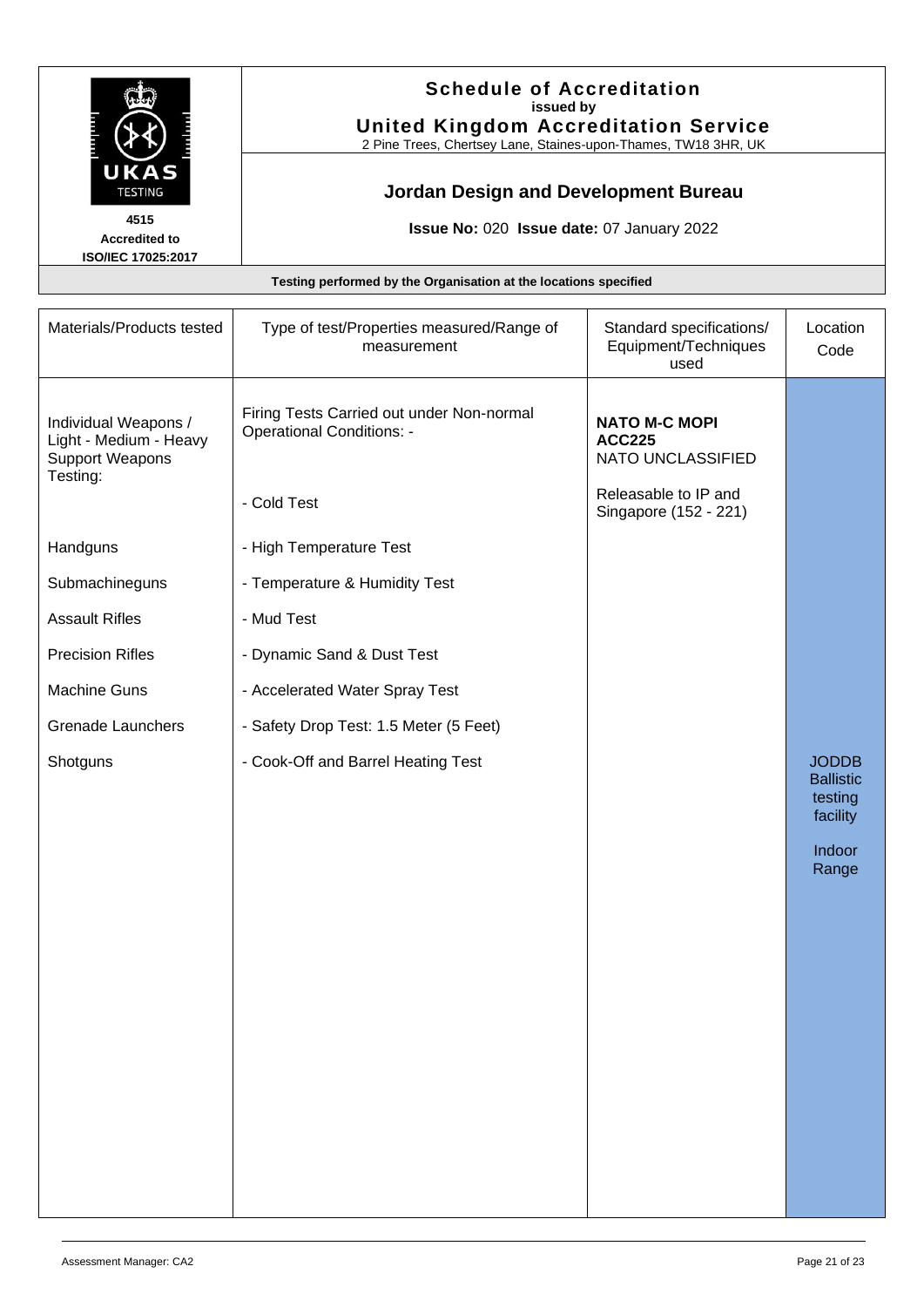